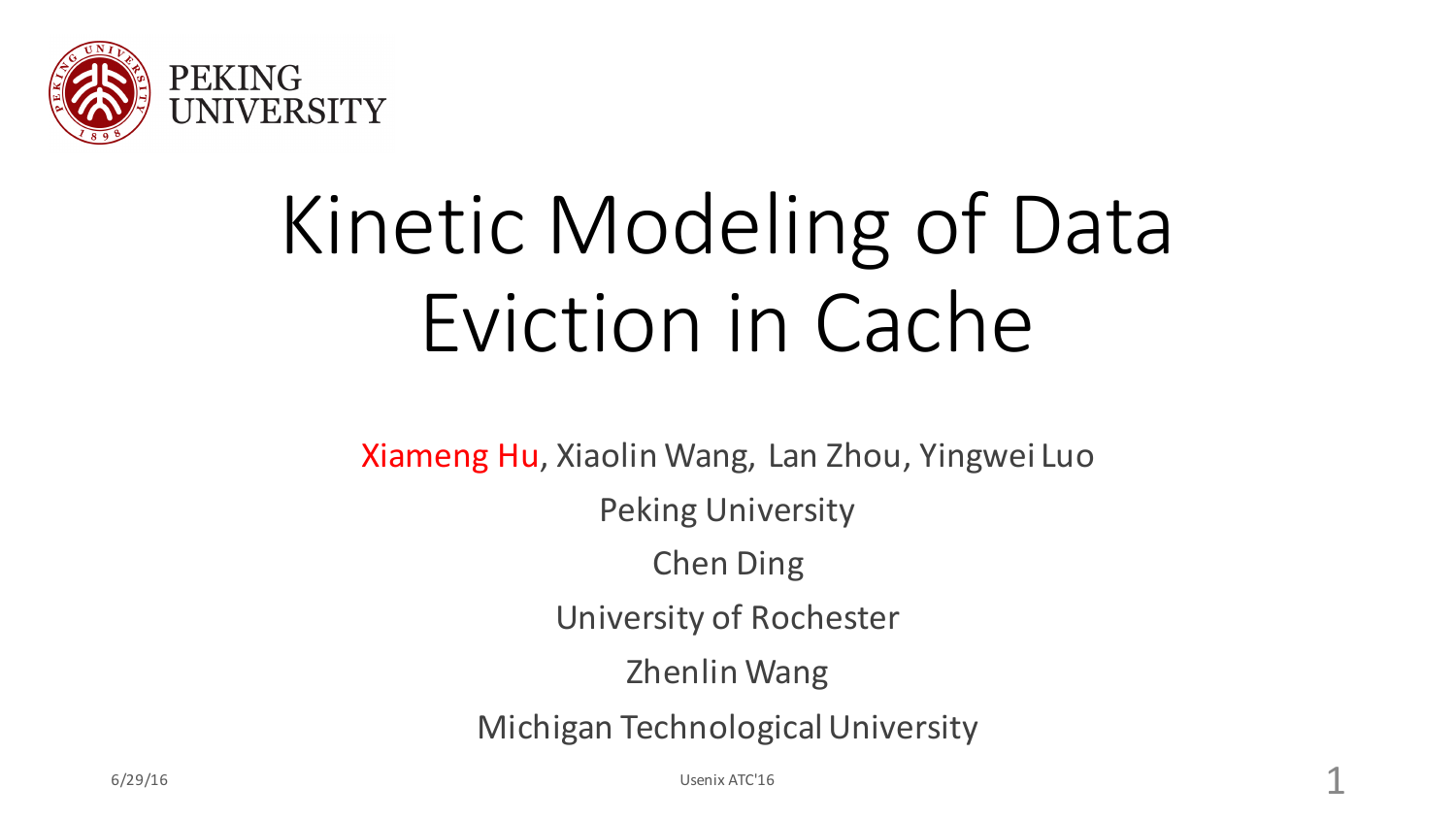# Background

- Miss Ratio Curve (MRC) is a powerful metric for cache optimization:
	- Allocation, Partition, Scheduling, QoS managing...
- Online MRC profiling techniques have been developed for decades. MRC
- Ultimate goals:
	- Less space consumption.
	- Lower time complexity.

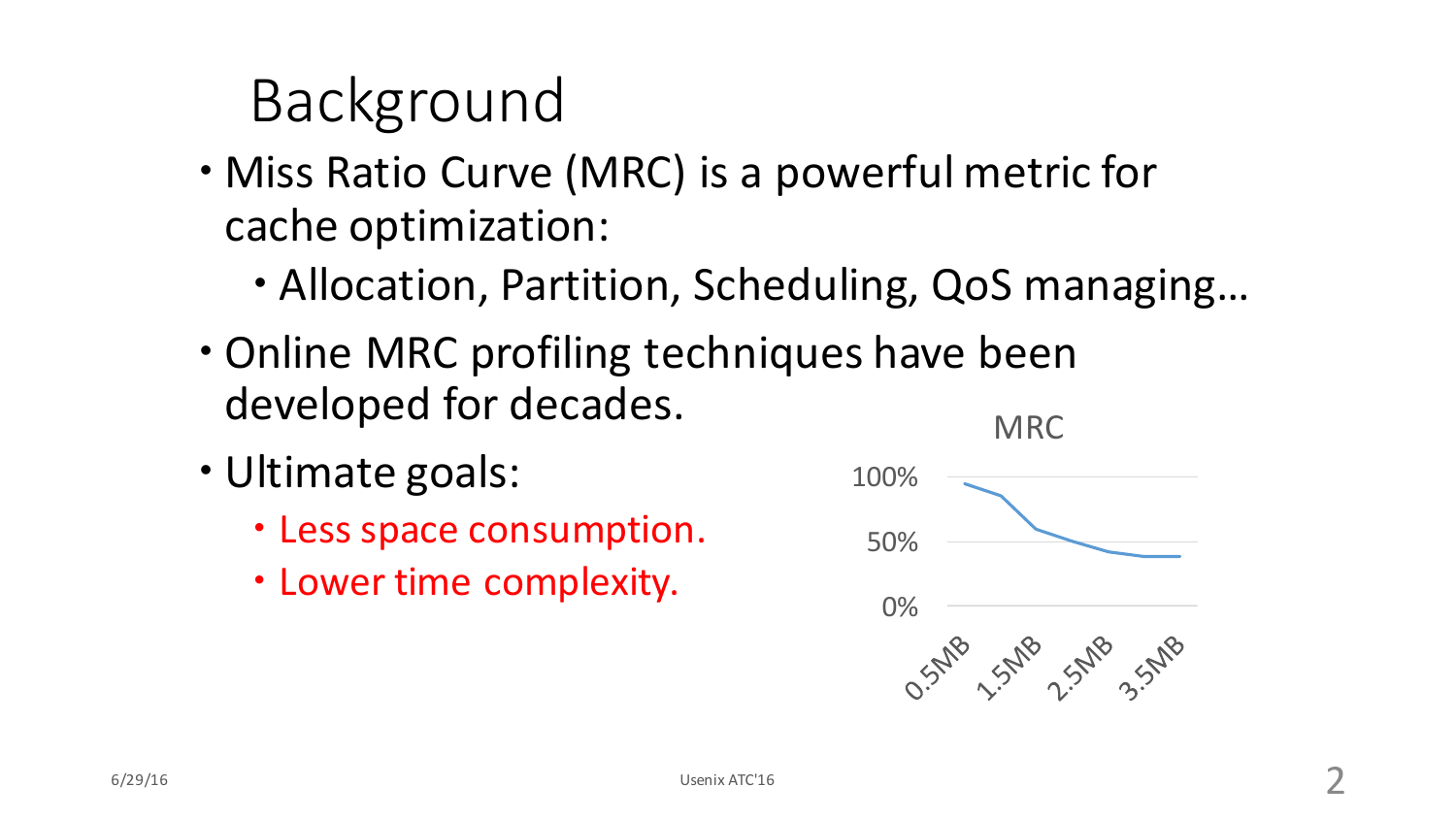# Background

#### • A brief history of MRC techniques.

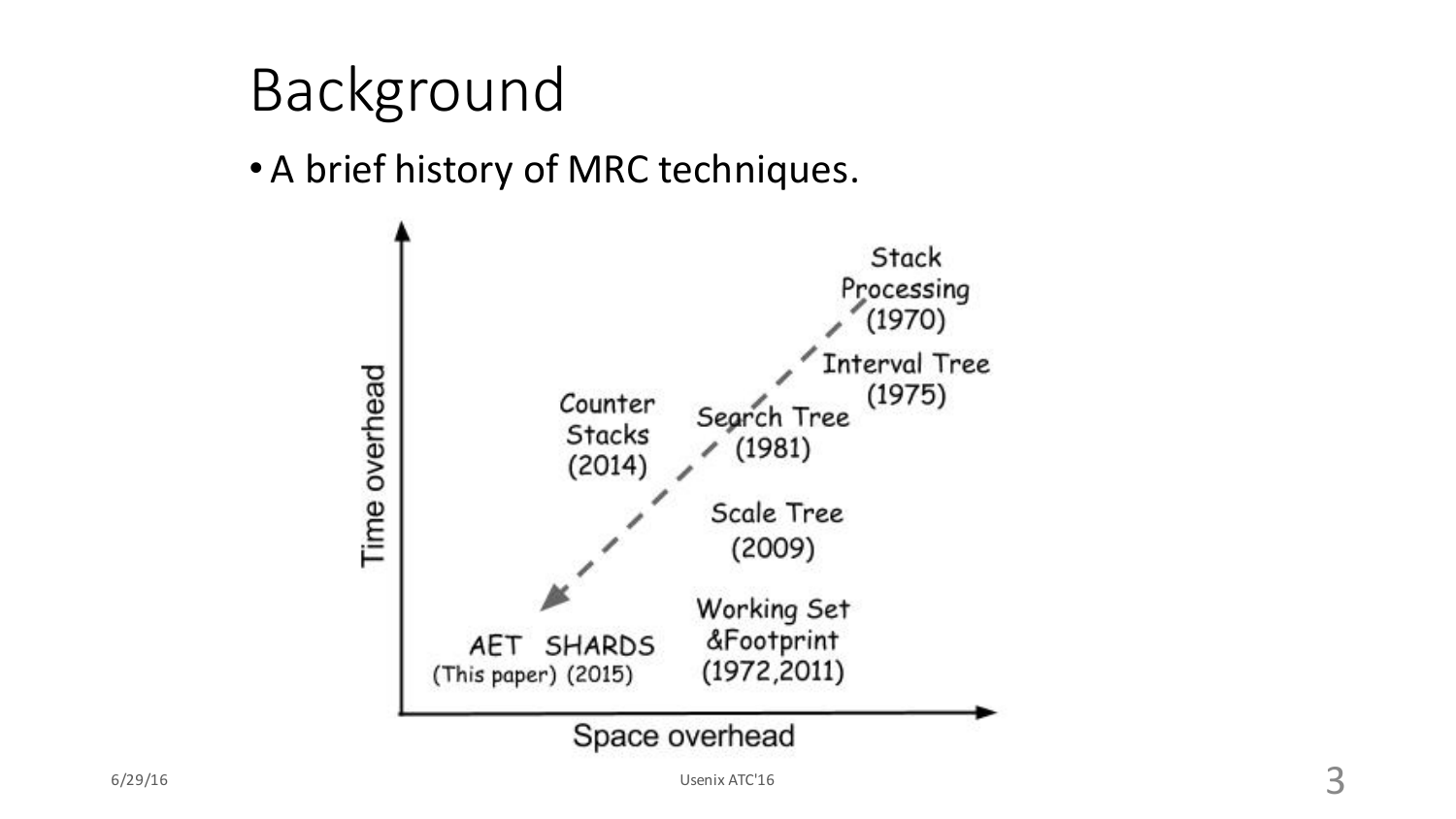# Our Model: Average Eviction Time

- •Linear time
- •Constant space
- •Composability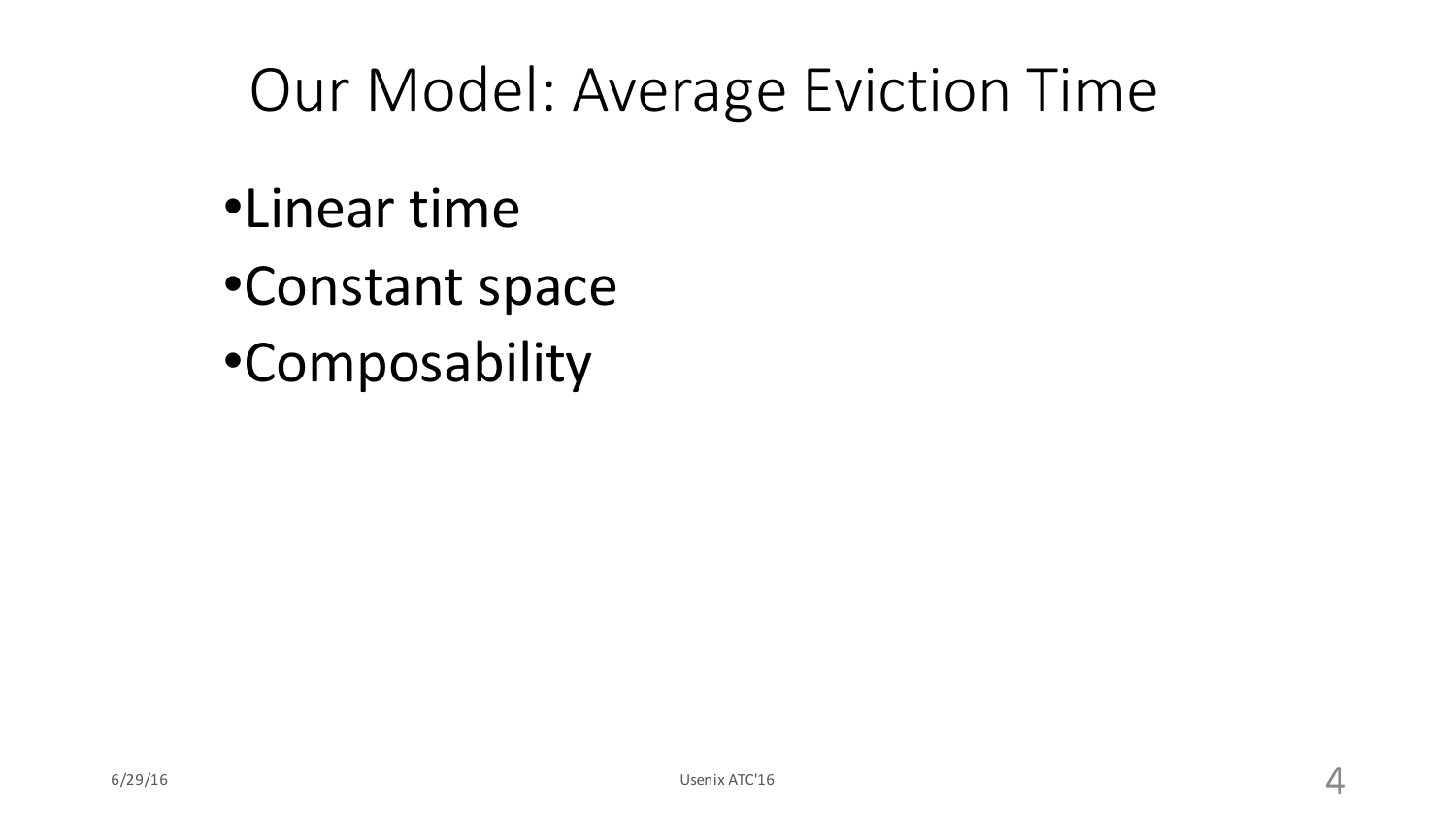Eviction Time

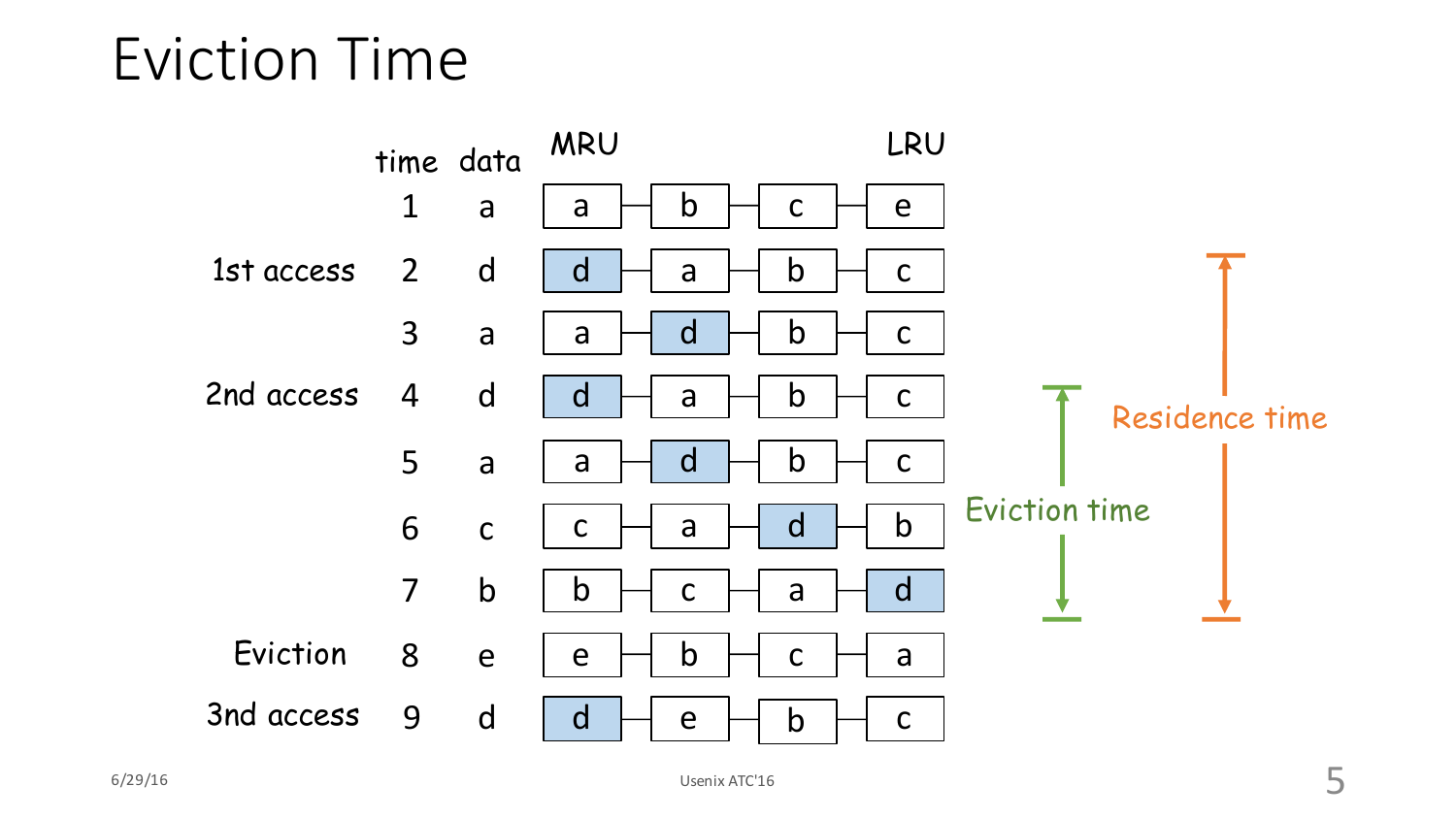#### Eviction Time

- The *eviction time* is the time between the last access and the eviction.
- Property of eviction time:
	- $\cdot$  If the *reuse time* of an access is larger than it's *eviction time*, it's a miss.
	- **Prink**: the time between an access and its next reuse. The reuse time of cold miss is defined as infinite.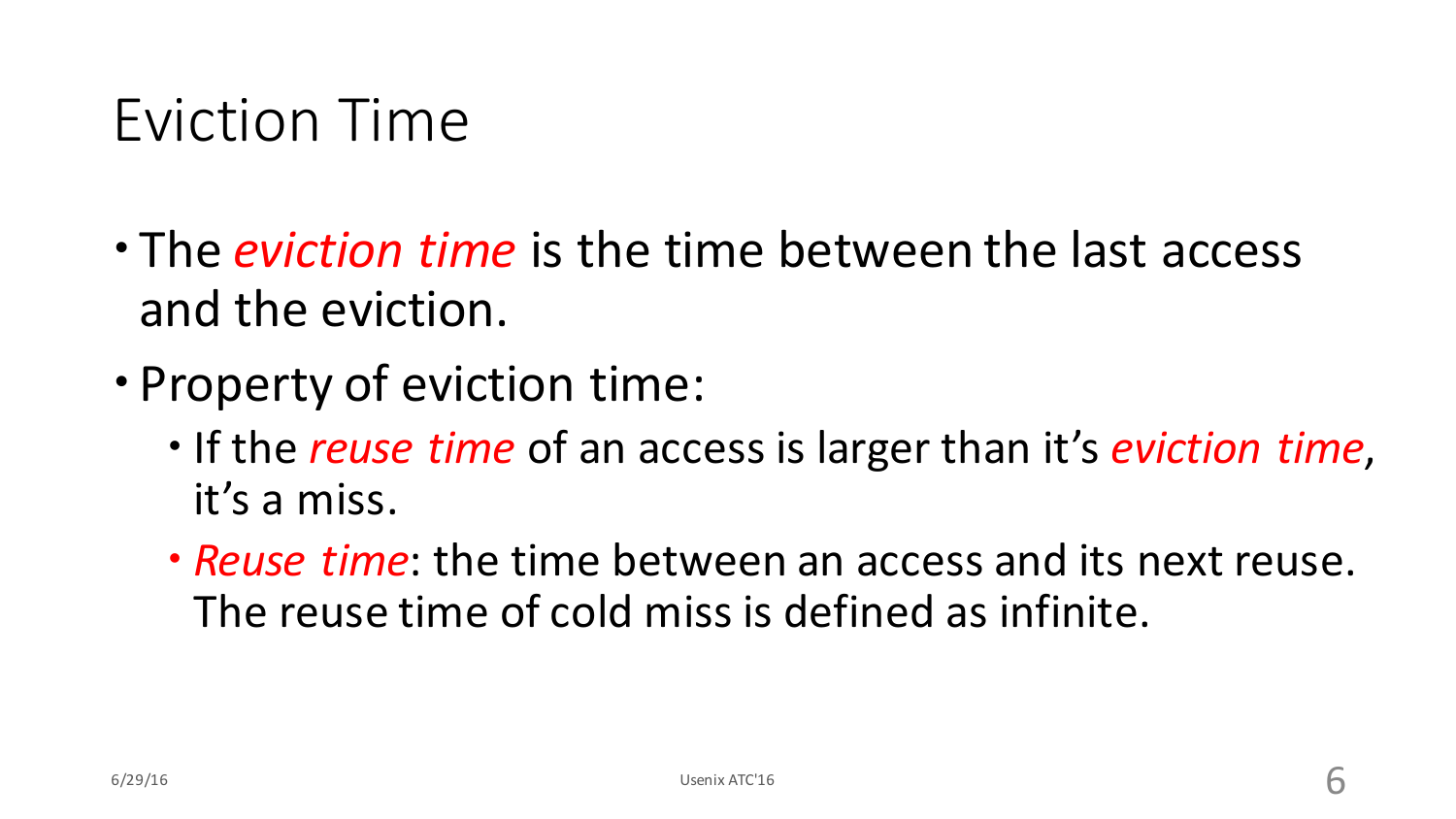#### Back to the example

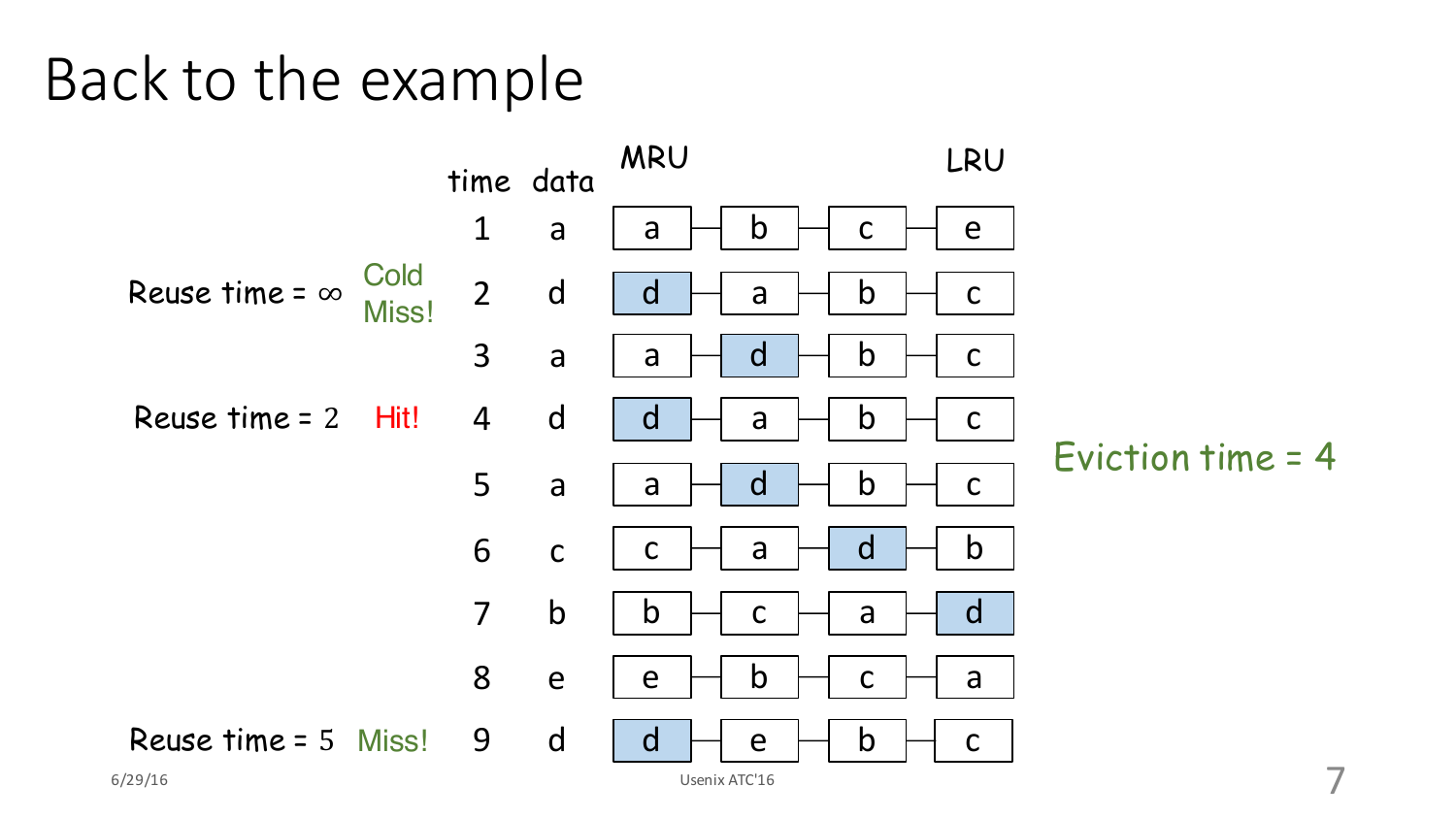### Average Eviction Time

- *Average Eviction Time* (AET) is the mean eviction time of all data evictions in a fully associative LRU cache.
- We can assume all data references with a reuse time larger than AET are misses.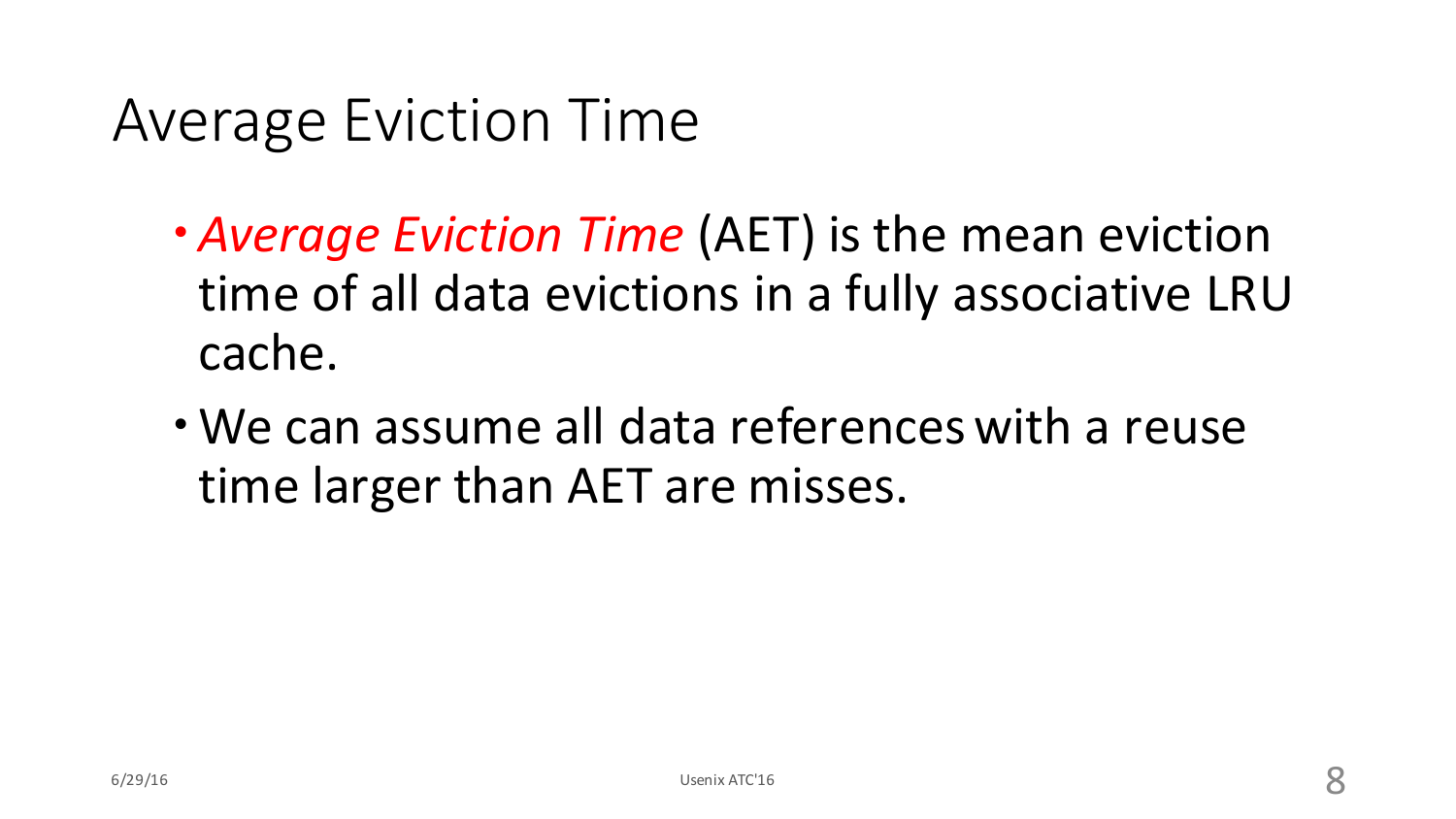# How to model AET?

- $\cdot$  Move condition #1:
	- Cache hit inserts the *lower priority position* data to the LRU stack top. MRU LRU



- Move condition #2:
	- Cache miss inserts a *missed* data to the LRU stack top.

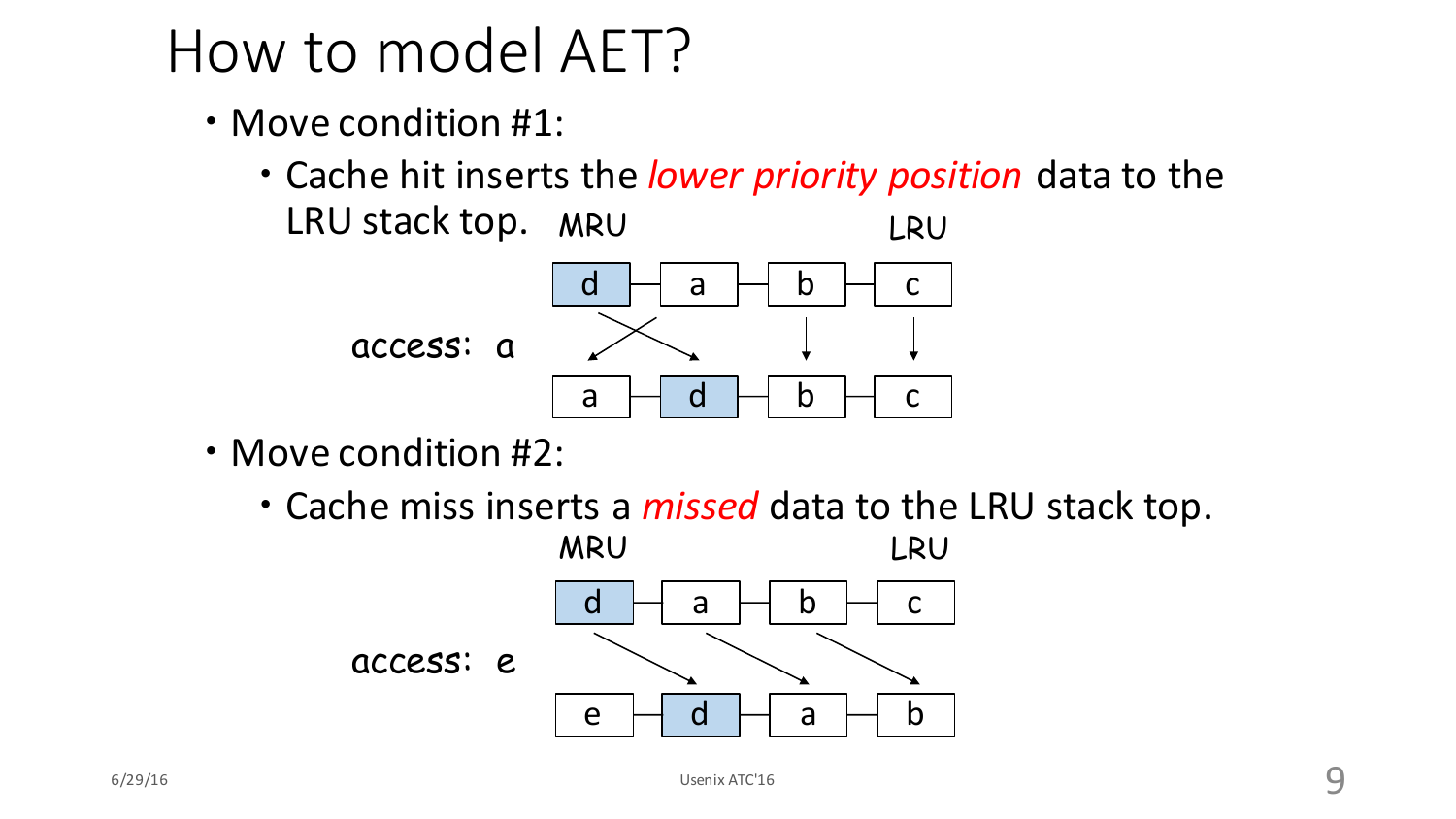# How to model AET?

- Stay condition :
	- Cache hit inserts the *higher priority position* data to the LRU stack top.

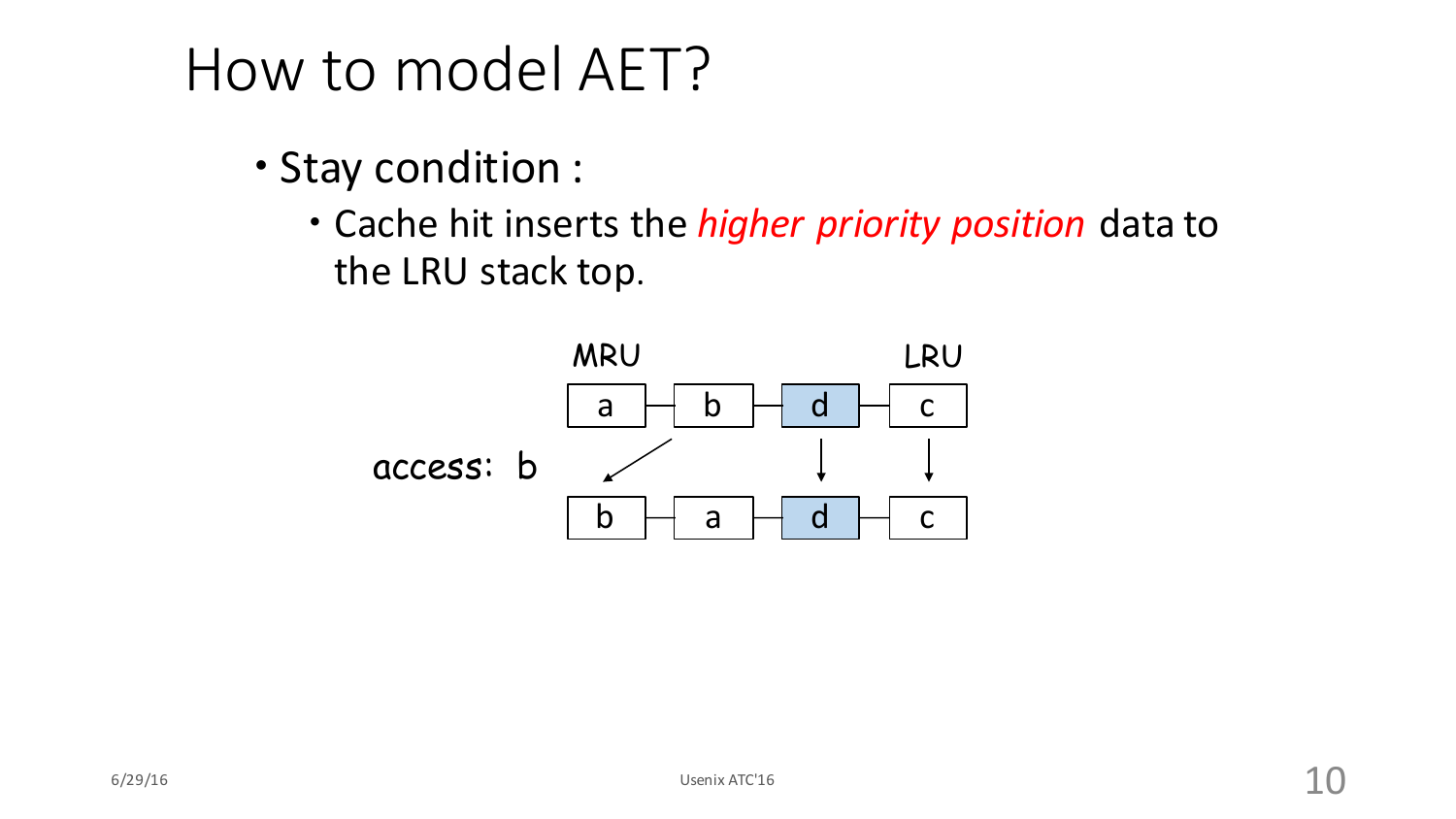# How to model AET?

- $\cdot$  We define the *arrival time*  $T_m$  as the expected time it takes for an evicting data to reach the *m*-th position (from its last access).
- A data block at position  $m$  move one step down whenever the reuse time of current access is greater than the  $T_m$ .
- $\cdot$   $P(t)$  is the probability for an access with a reuse time greater than  $t$ .
- The movement condition is now a probability. Every access, a data block at stack position  $m$  moves by  $P(T_m)$ . 6/29/16 Usenix ATC'16 Usenix ATC'16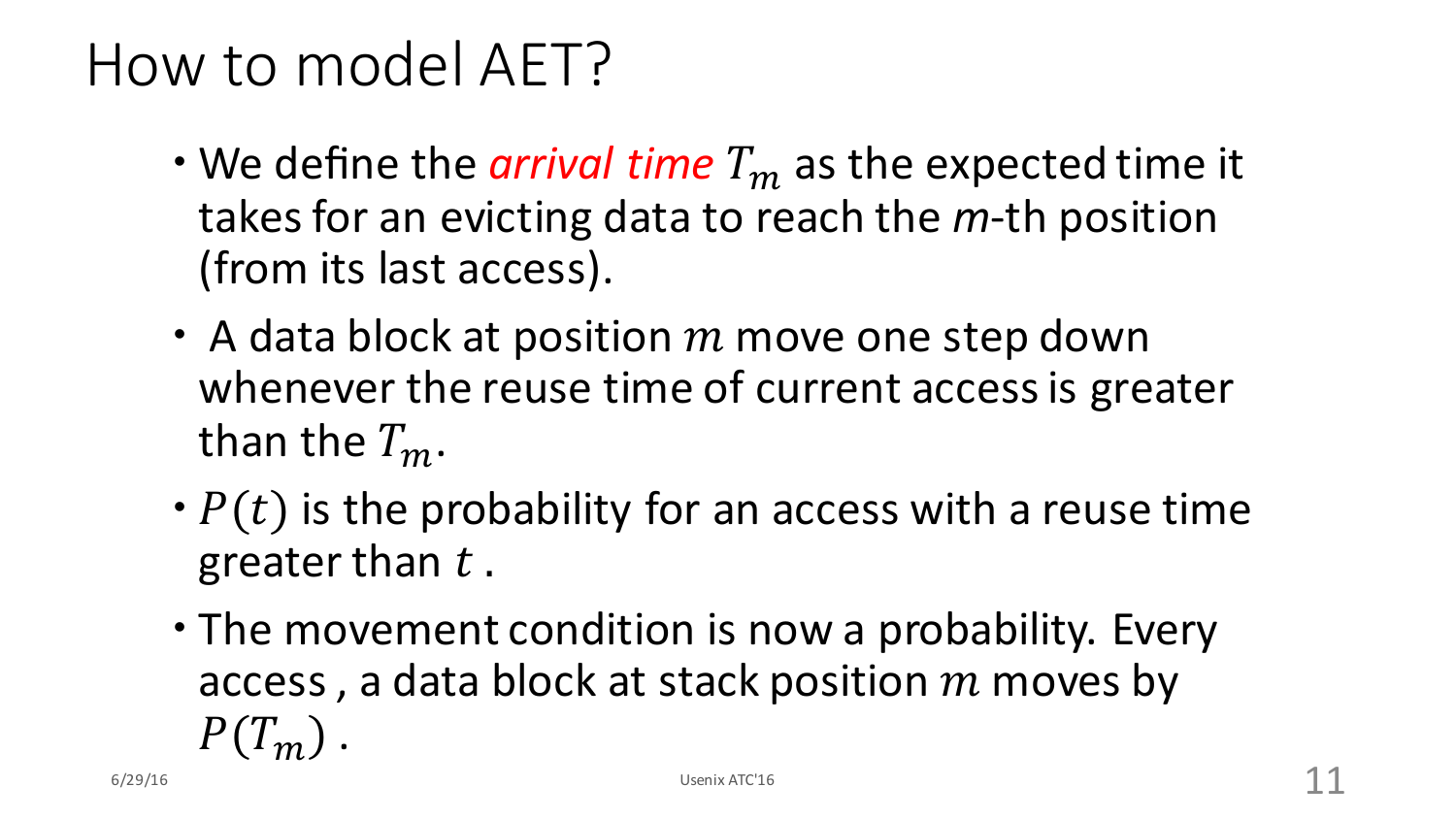### Kinetic Model

• Data travels in one direction with changing speed:

$$
V(t) = P(t)
$$
  
top  
...  
d  
...  
bottom

• In general, if the time that evicting data already traveled is t, its' current evicting speed is  $P(t)$ .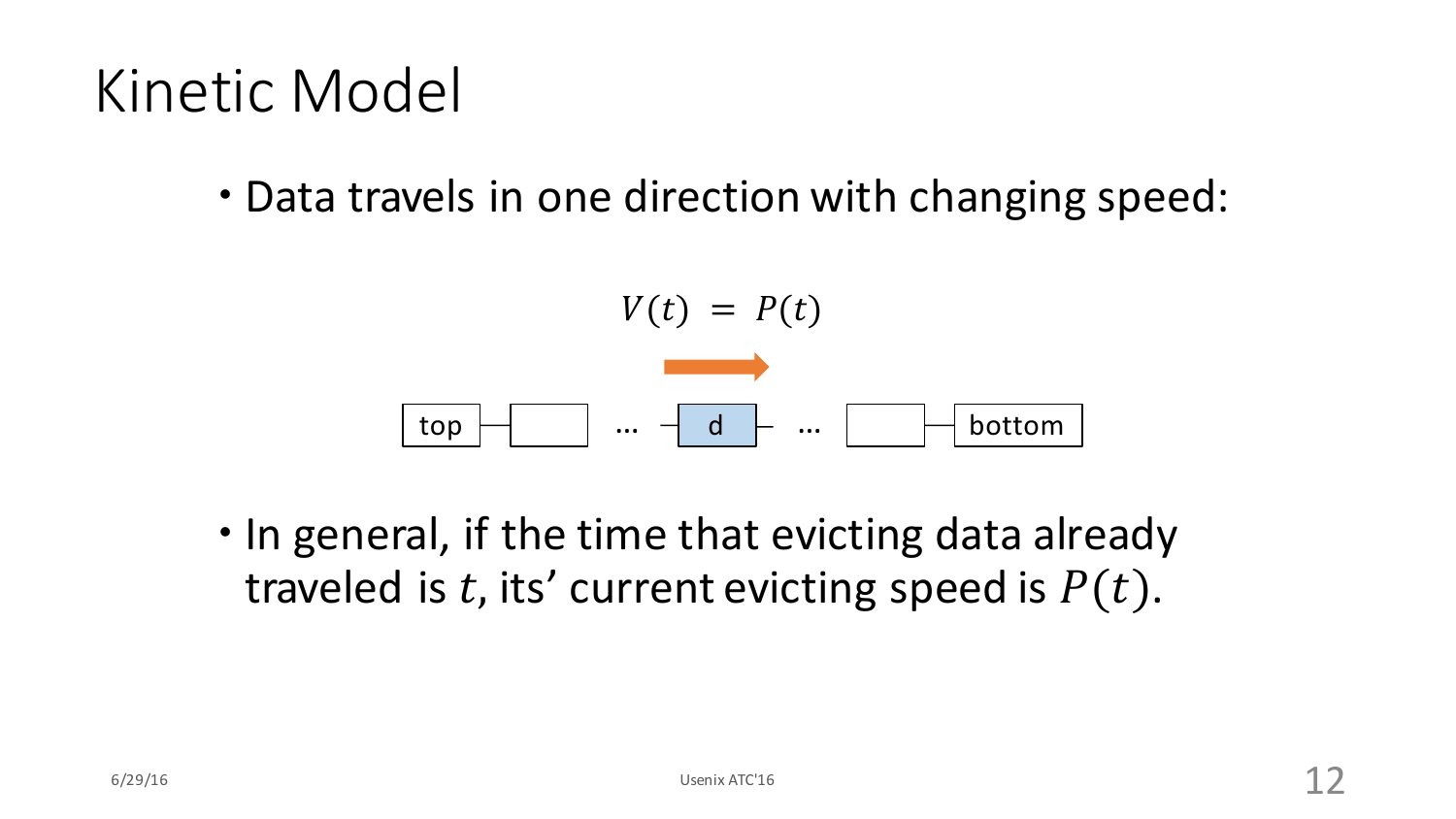### Average Eviction Time

- **Physics**: the integration of speed over time is travel distance.
- The length of LRU list is the travel distance of every eviction. Which is the cache size  $c$ .

$$
\int_0^{AET(c)} P(t)dt = c
$$

- With  $P$ , we calculate AETs of different cache sizes in linear time.
- P can be acquired online by monitoring the *reuse time histogram*.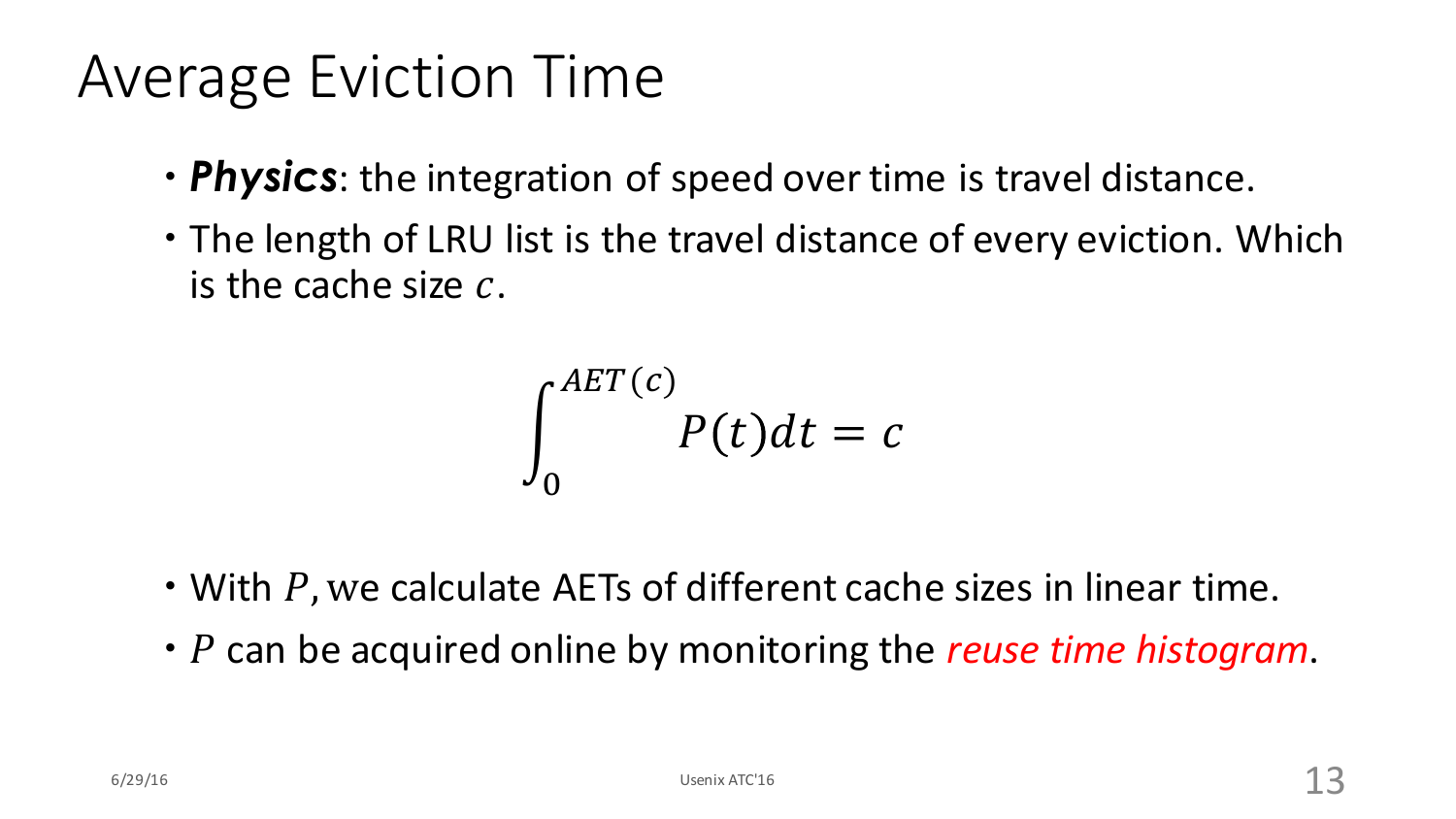#### From AET to MRC

•The miss ratio  $mr(c)$  at cache size c is the probability that a reuse time is greater than the average eviction time  $AET(c)$ :

$$
mr(c) = P(AET(c))
$$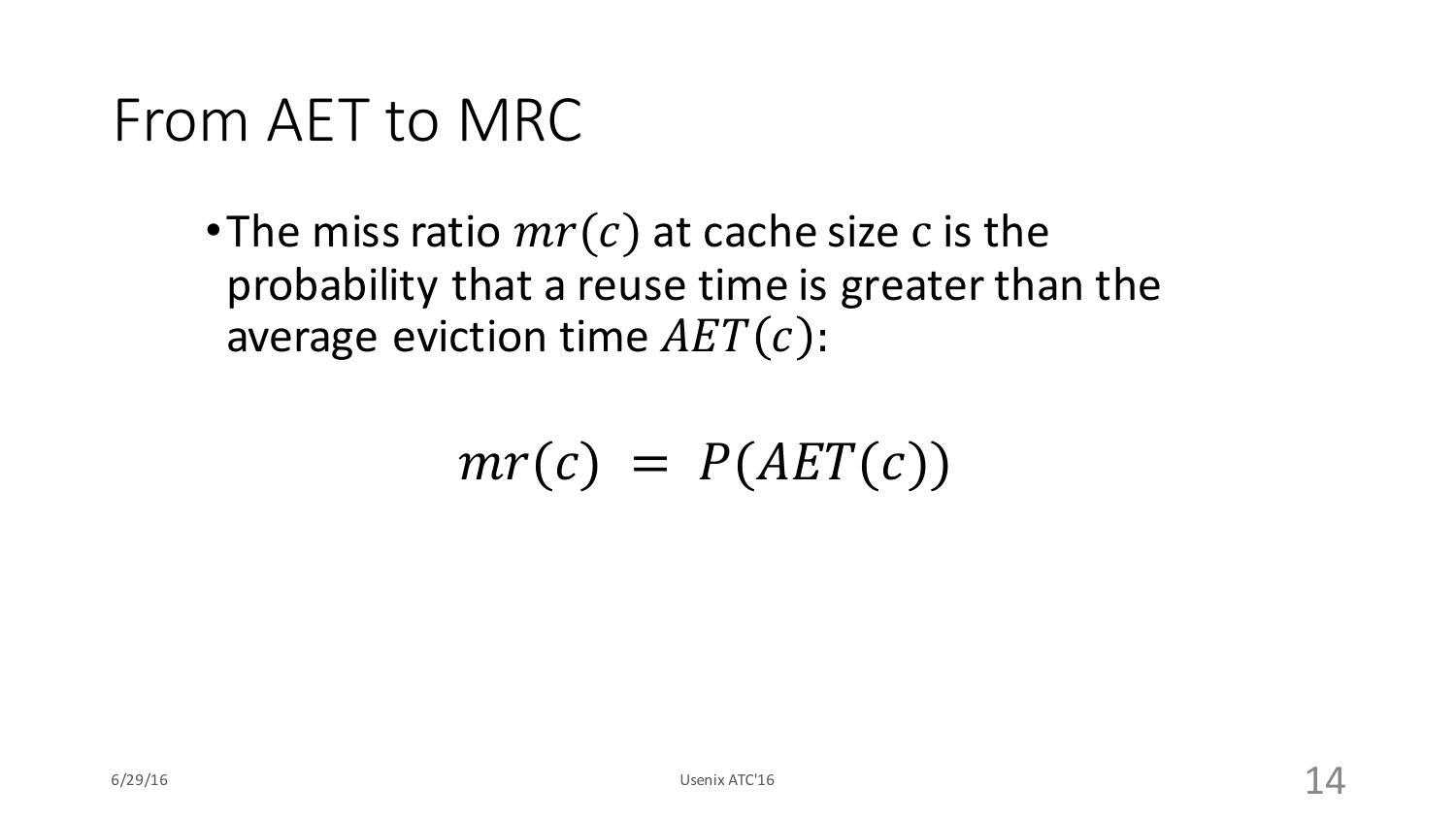#### AET Design Overview

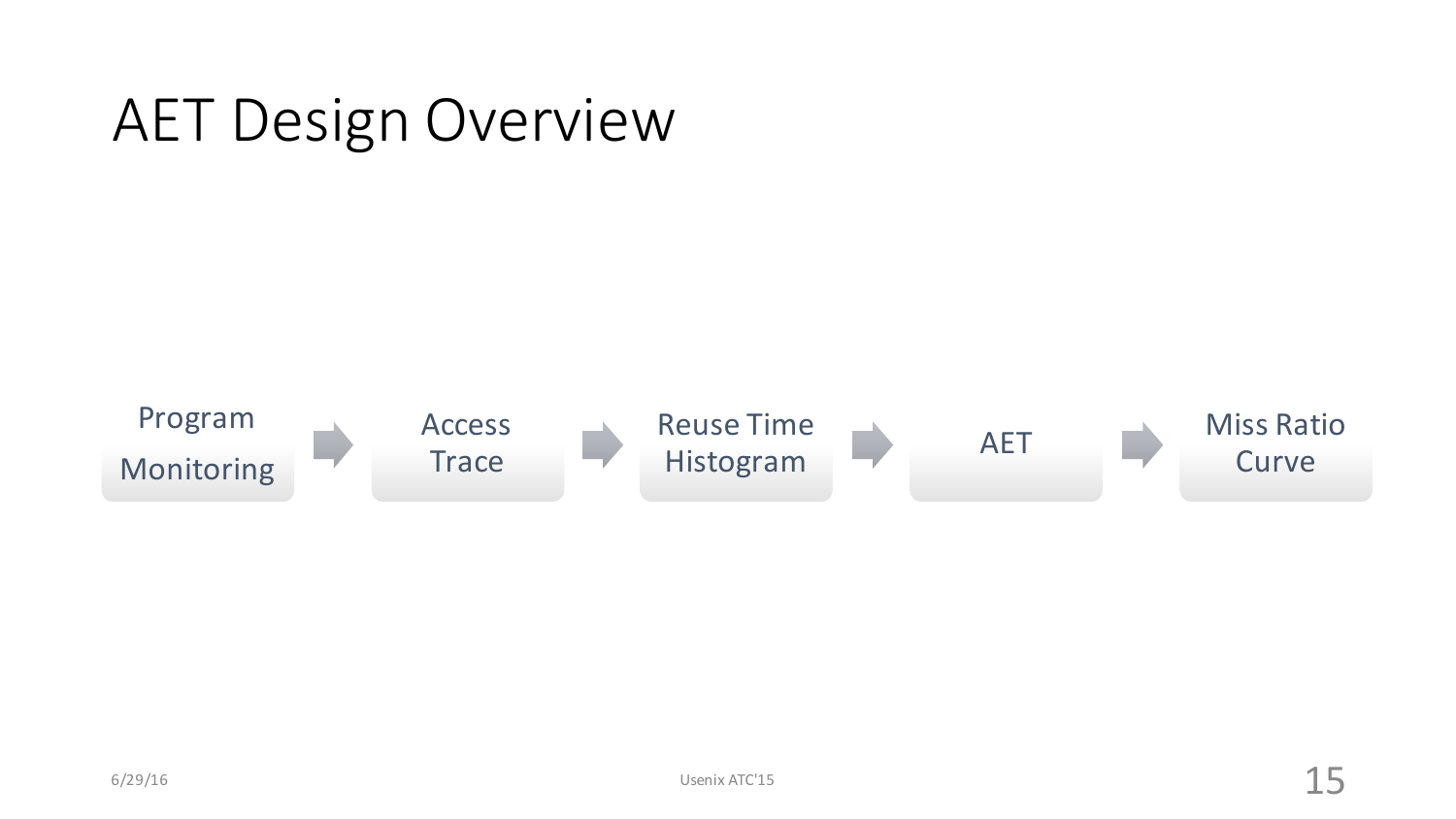# Random Sampling

- Randomly pick current accessed data to monitor its reuse time.
- The distance between two sampled is a random value.
- Constrain the random value range to control sampling rate.
- A hash table is required. It maintains current monitored data.
- The space consumption is linear but limited.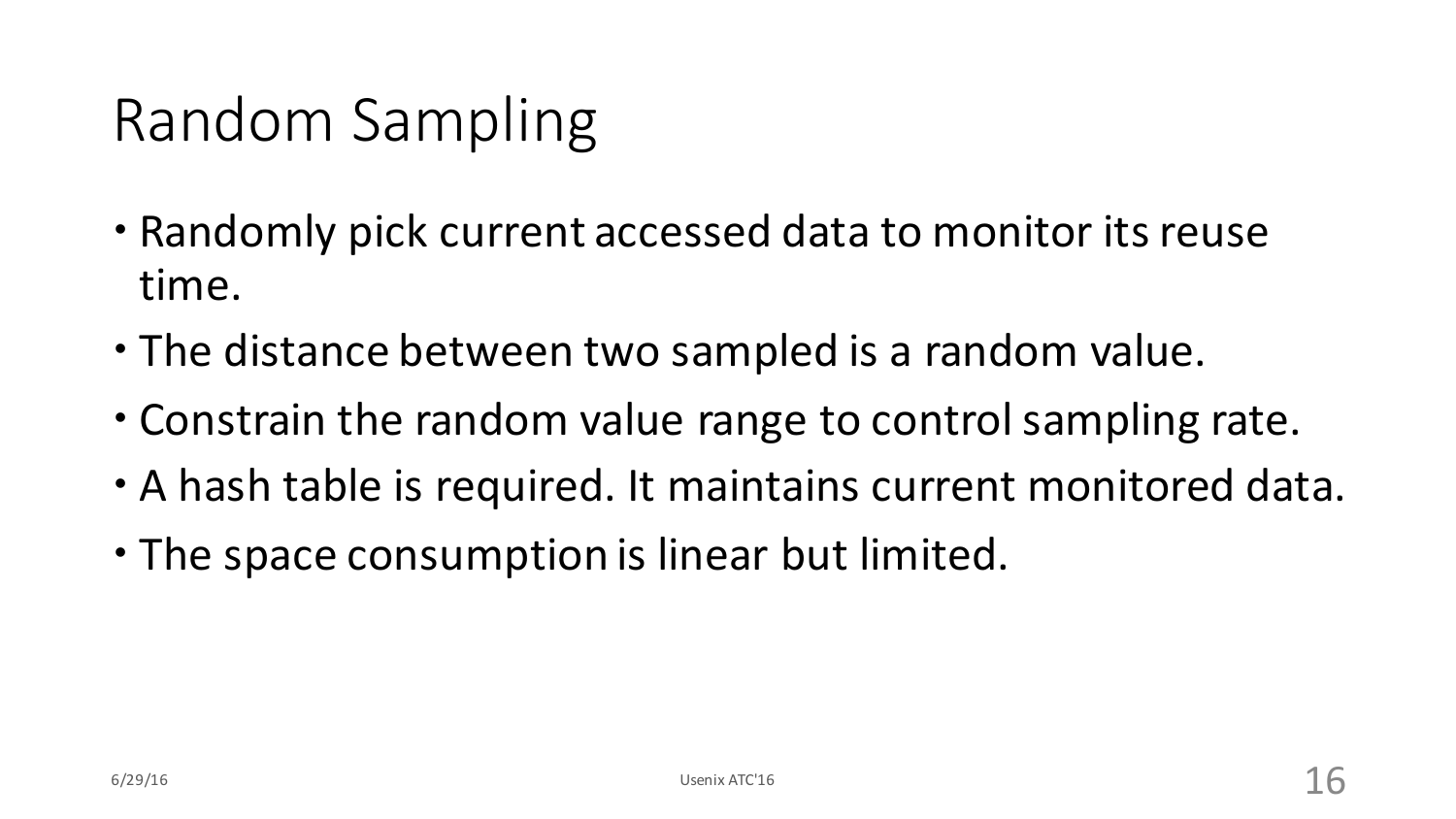# Reservoir Sampling

- $\cdot$  To bound the space cost to constant.  $O(1)$
- $\cdot$  When the *i*-th sampled data arrives, reservoir sampling keeps the new data in monitoring set with probability  $min(1, k/i)$  and randomly discards an old data when the set is full.
- It ensures the equal probability for every sampled reuse to update reuse time histogram.
- While the number of samples be recorded is bounded.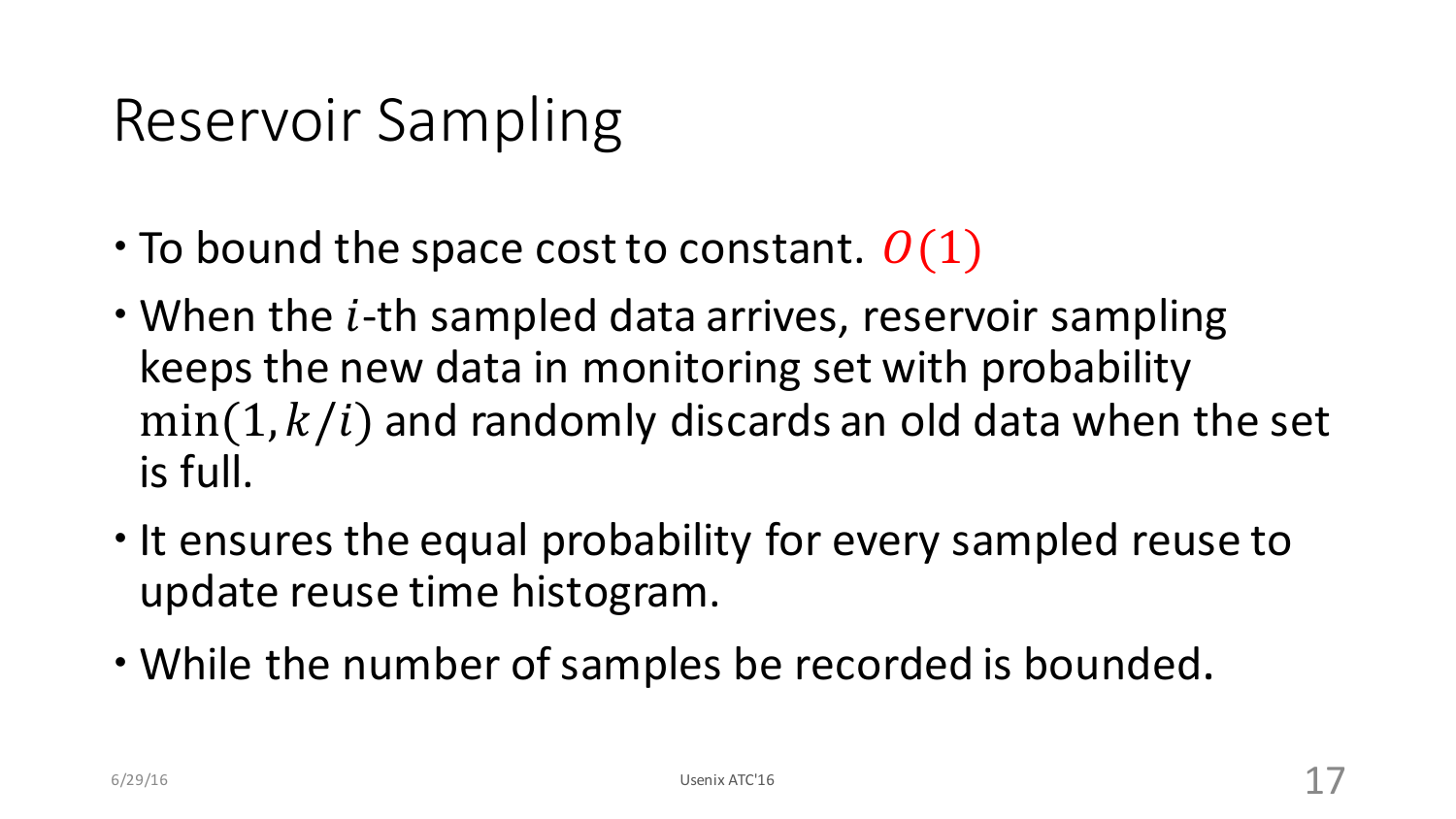# AET in Shared Cache

- Composability: co-run behavior can be computed from the metric of solo-runs.
- When n programs share the cache of size c, all  $n + 1$ co-run  $AETs$ ,  $AET<sub>i</sub>(c)$  for each program *i* and  $AET(c)$ for the group, are the same:

$$
AET_1(c) = AET_2(c) = \cdots = AET_n(c) = AET(c)
$$

• Detailed modeling is described in paper.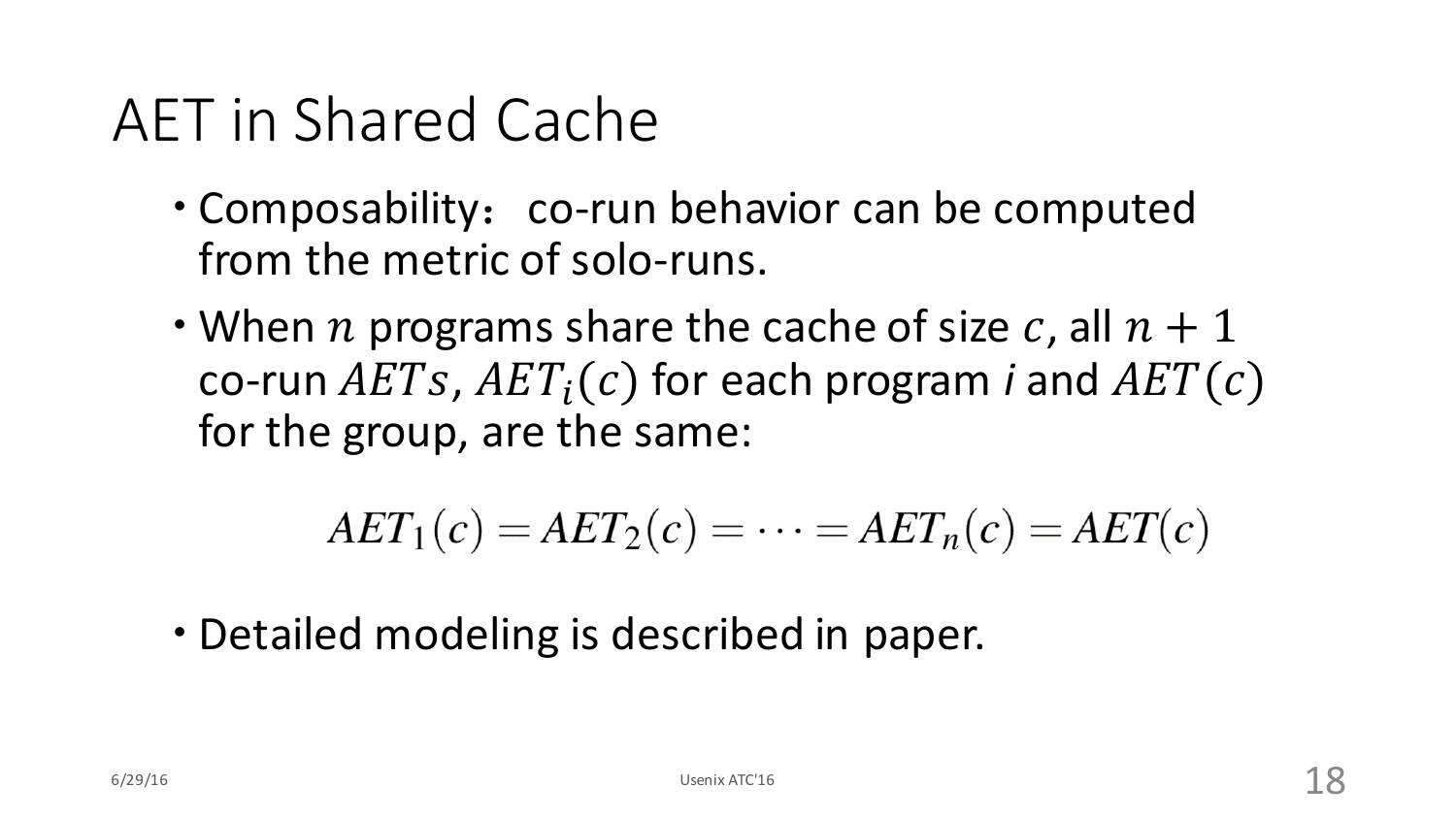#### Evaluation

- AET vs Counter Stacks (OSDI'14)
- AET vs SHARDS (FAST'15)
- Shared Cache AET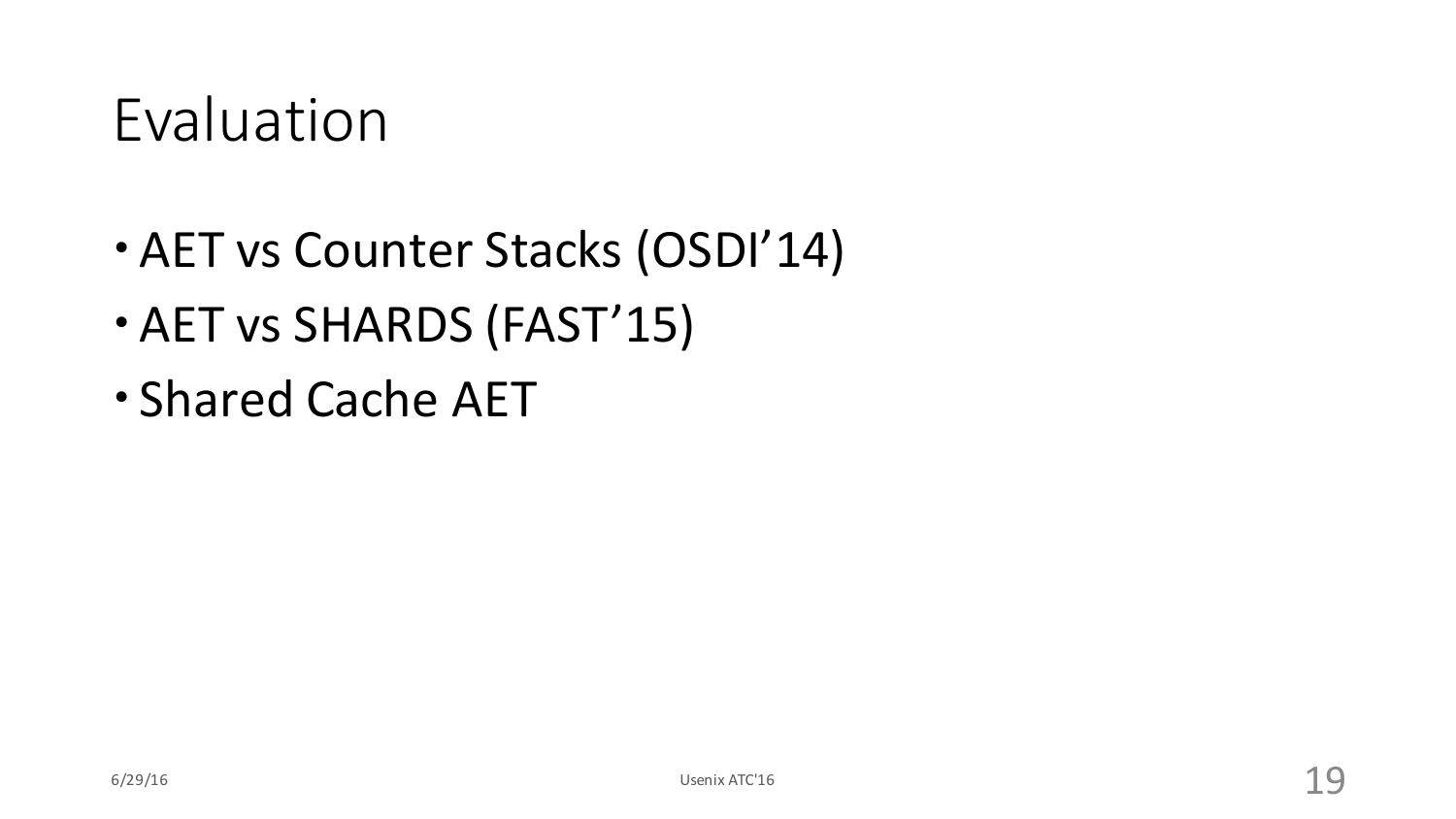#### AFT vs Counter Stacks

- Counter Stacks:
	- Only requires extremely small space while maintaining an acceptable accuracy.
	- HyperLogLog counter to track reuse distance.
	- Balance accuracy and space by limiting the number of counters.
- Benchmarks:
	- Microsoft Research Cambridge (MSR) storage traces.
	- Configured with only read requests of 4KB cache blocks.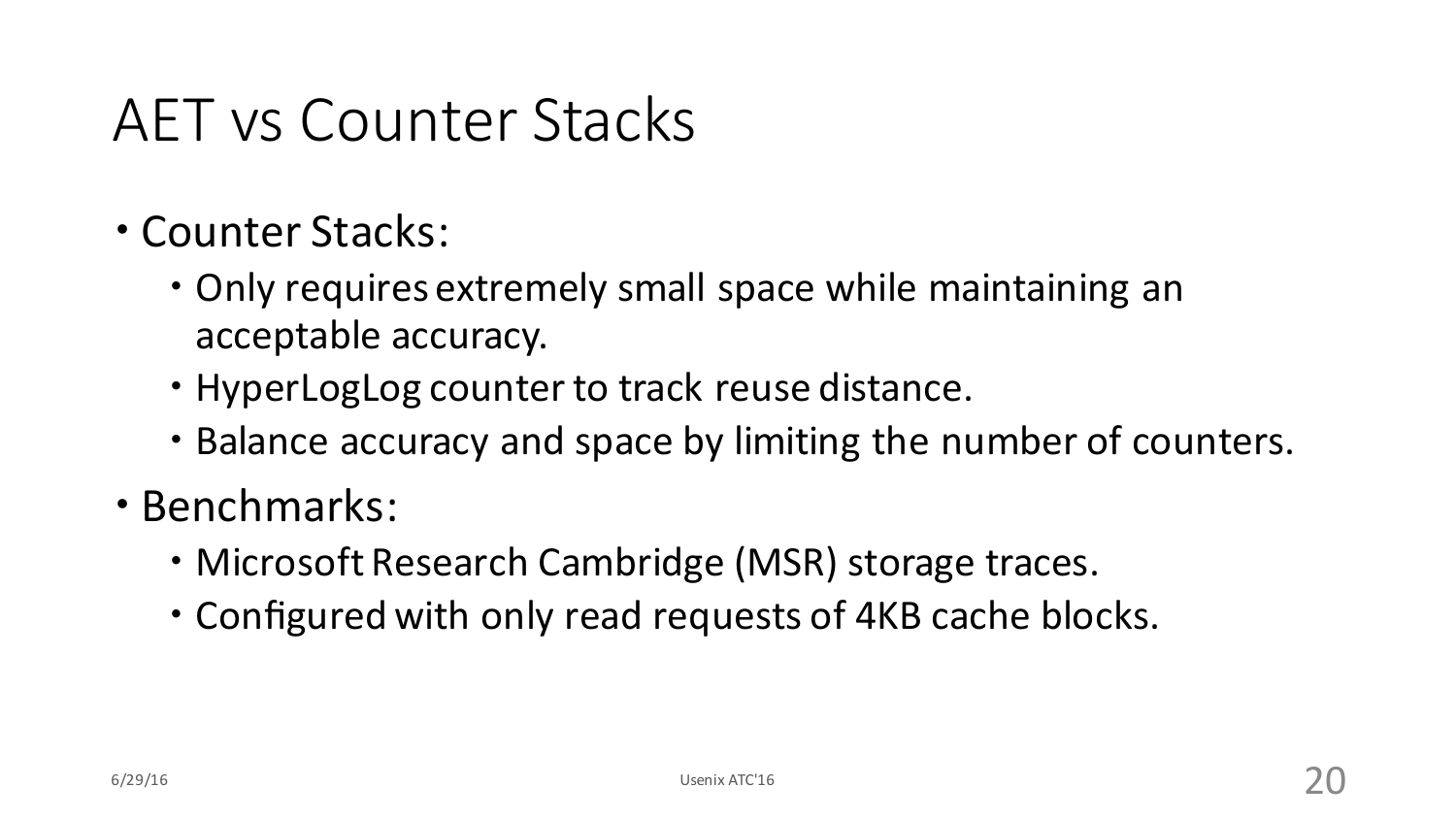#### AET vs Counter Stacks

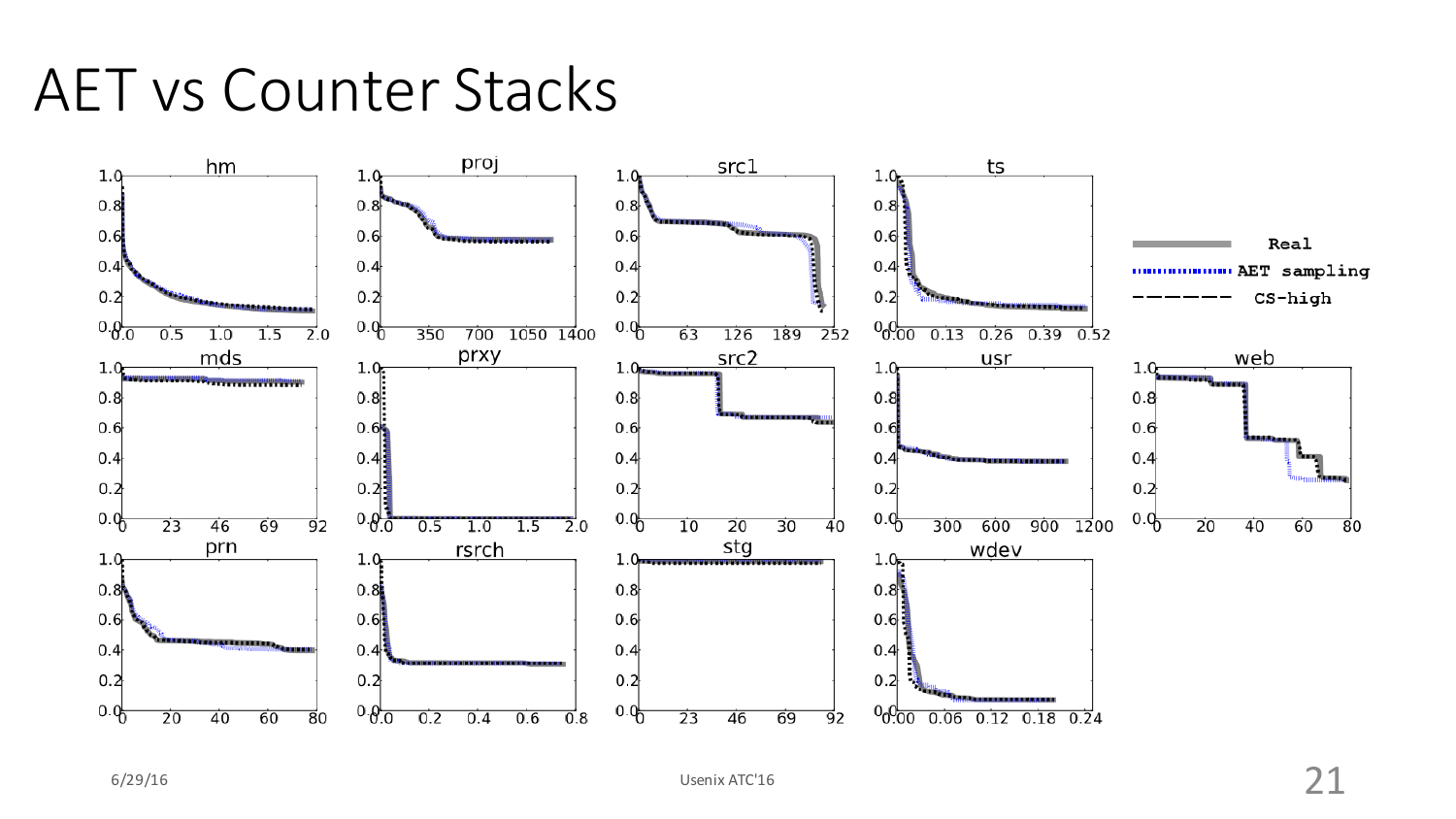#### **AET vs Counter Stacks**

|                              | <b>AET Random</b><br><b>Sampling</b><br>$(1 * 10^{-5})$ | <b>AET Reservoir</b><br><b>Sampling</b><br><b>8k entries</b> | <b>Counter Stacks</b><br><b>High fidelity</b><br>$(d = 1M, s =$<br>60, $\delta$ = 0.02) | <b>Counter Stacks</b><br>Low fidelity<br>$(d = 1M, s =$<br>$3600, \delta = 0.1$ |
|------------------------------|---------------------------------------------------------|--------------------------------------------------------------|-----------------------------------------------------------------------------------------|---------------------------------------------------------------------------------|
| Mean<br>Absolute<br>Error    | 0.96%                                                   | 1.12%                                                        | 0.77%                                                                                   | 1.26%                                                                           |
| Average<br><b>Space Cost</b> | 452KB                                                   | <b>384KB</b>                                                 | 7363KB                                                                                  | 1292KB                                                                          |
| Average<br>Throughput        | 63.99M<br>reqs/sec                                      | 61.99M<br>regs/sec                                           | 1.73M<br>regs/sec                                                                       | 5.86M<br>regs/sec                                                               |
|                              |                                                         | Usenix ATC'16                                                |                                                                                         |                                                                                 |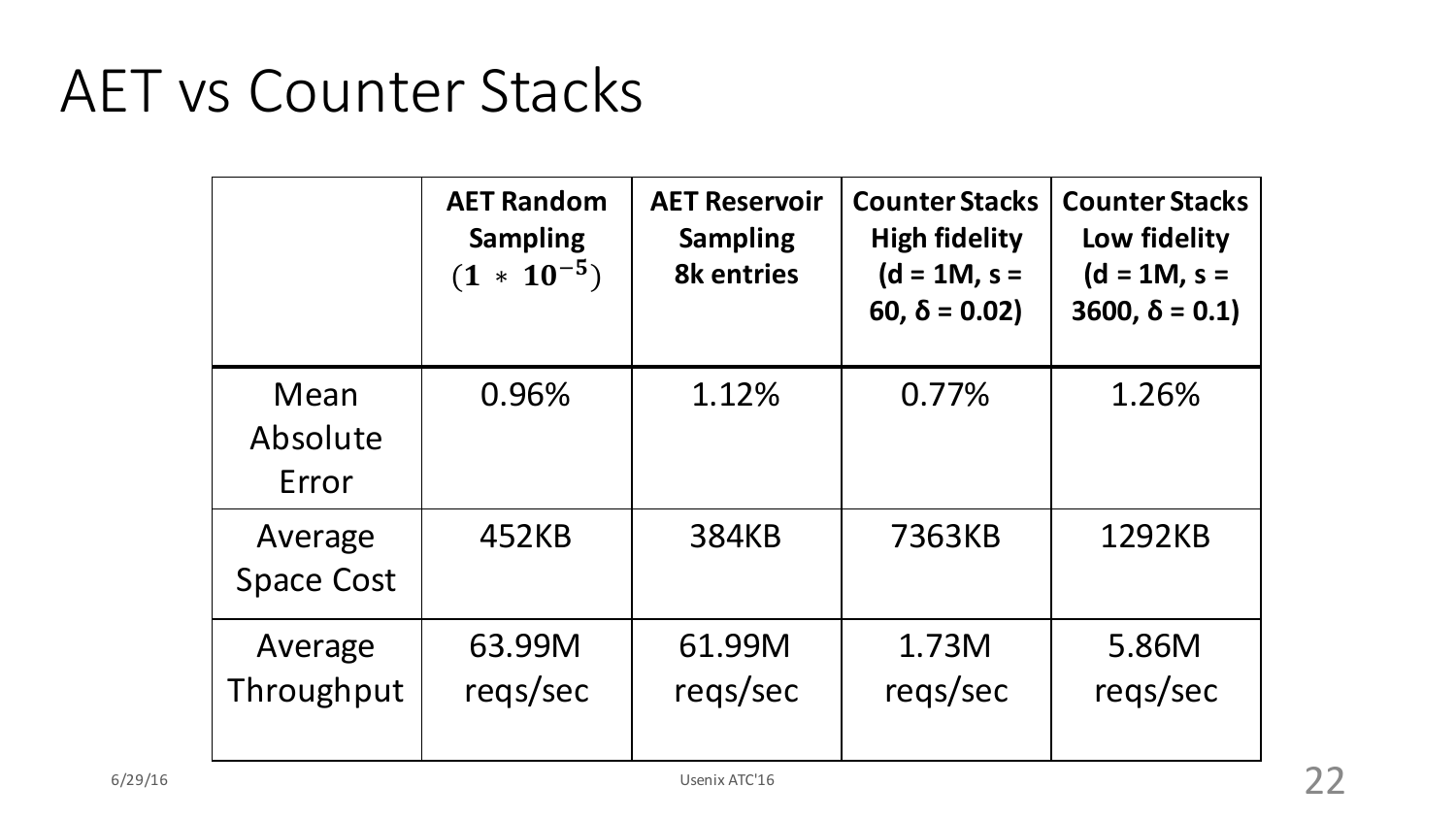#### AET vs SHARDS

- SHARDS:
	- hash-based spatial sampling
	- a splay tree to track the reuse distances of the sampled data.
	- Limits the space overhead to a constant by adaptively lowering the sampling rate.
- Benchmarks:
	- "master" MSR, which is a 2.4 billion-access trace combining all 13 MSR traces by ranking the time stamps of all accesses.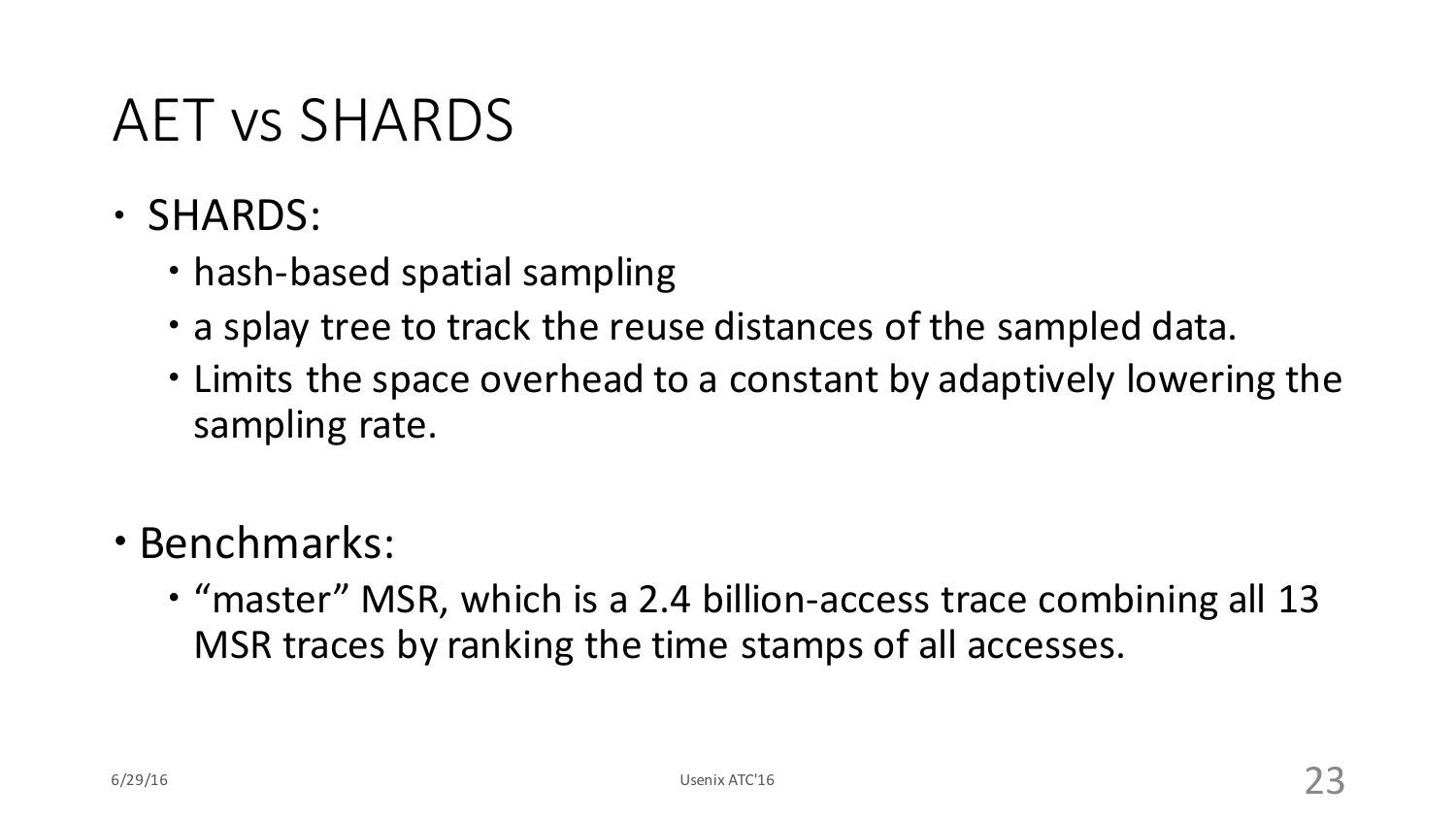#### AET vs SHARDS

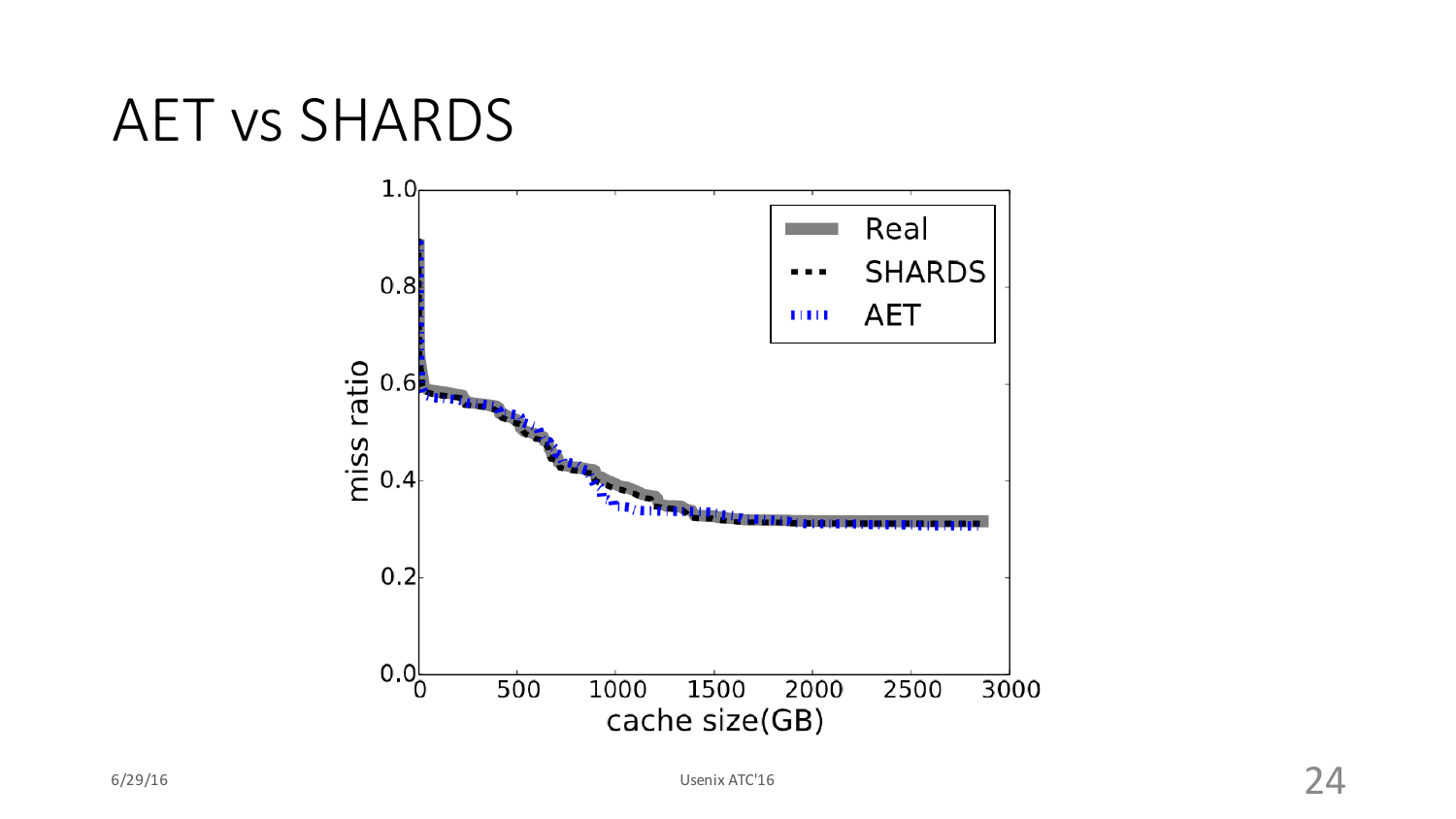#### AET vs SHARDS

|                              | <b>AET Random</b><br><b>Sampling</b><br>$* 10^{-5}$<br>(1) | <b>AET Reservoir</b><br><b>Sampling</b><br><b>8k samples</b> | <b>SHARDS</b><br><b>8k samples</b> | <b>Counter</b><br><b>Stacks</b> |
|------------------------------|------------------------------------------------------------|--------------------------------------------------------------|------------------------------------|---------------------------------|
| Mean<br>Absolute<br>Error    | 1%                                                         | 1%                                                           | 0.6%                               | 0.3%                            |
| Average<br><b>Space Cost</b> | 1.7MB                                                      | 1.4MB                                                        | 2.3MB                              | 80MB                            |
| Average<br>Throughput        | <b>79M</b><br>reqs/sec                                     | 66.6M<br>reqs/sec                                            | 81.4M<br>regs/sec                  | 3.2M<br>reqs/sec                |
|                              |                                                            | Usenix ATC'16                                                |                                    |                                 |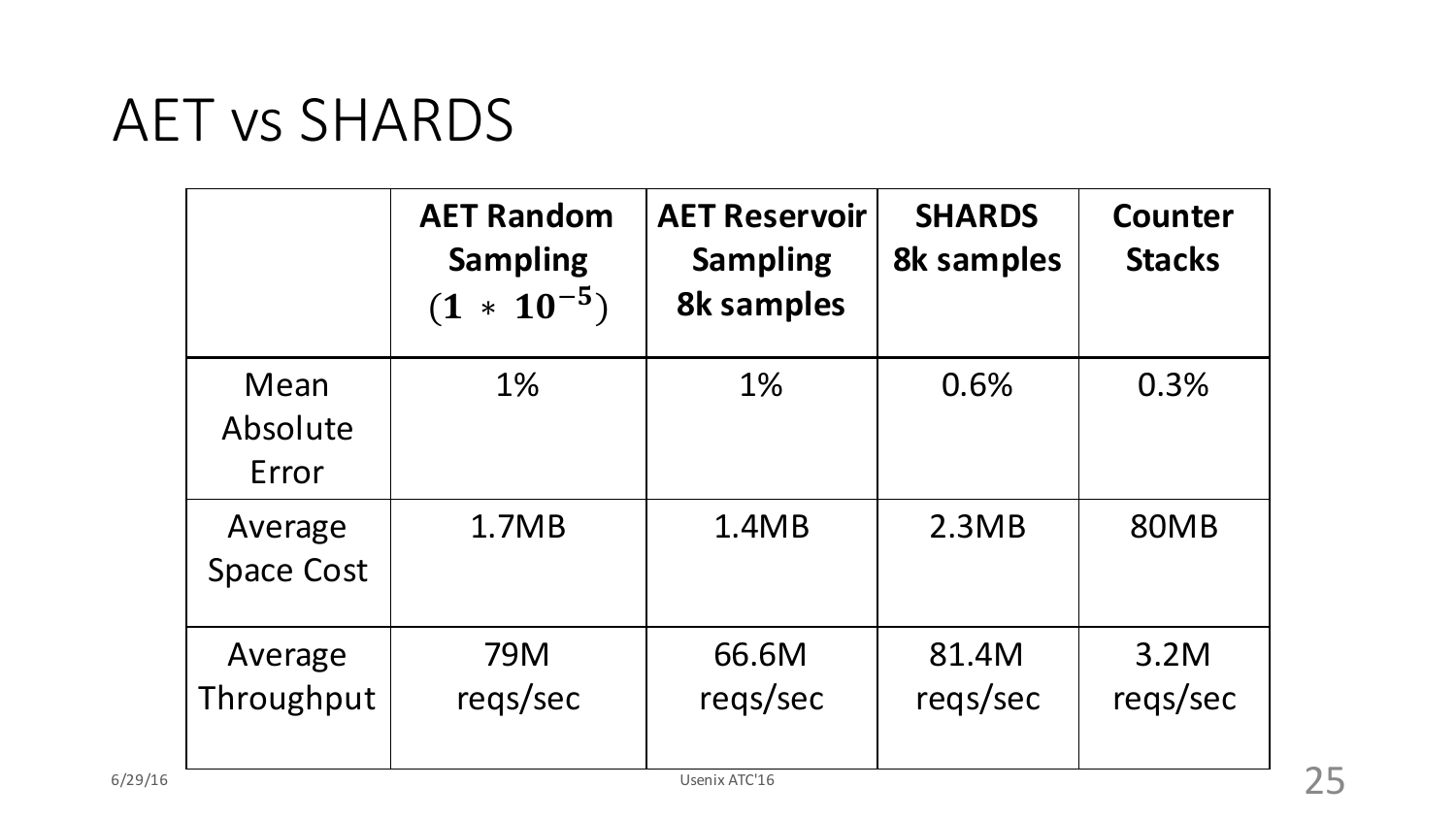# Shared Cache AFT

- We choose Four MSR storage traces {prn, src2, web, stg} as a co-run group.
- Generate a combined trace from the four traces under equal speed assumption.
- We compare MRC composed by individual AET modeling of each trace, as well as the real MRC of the combined trace.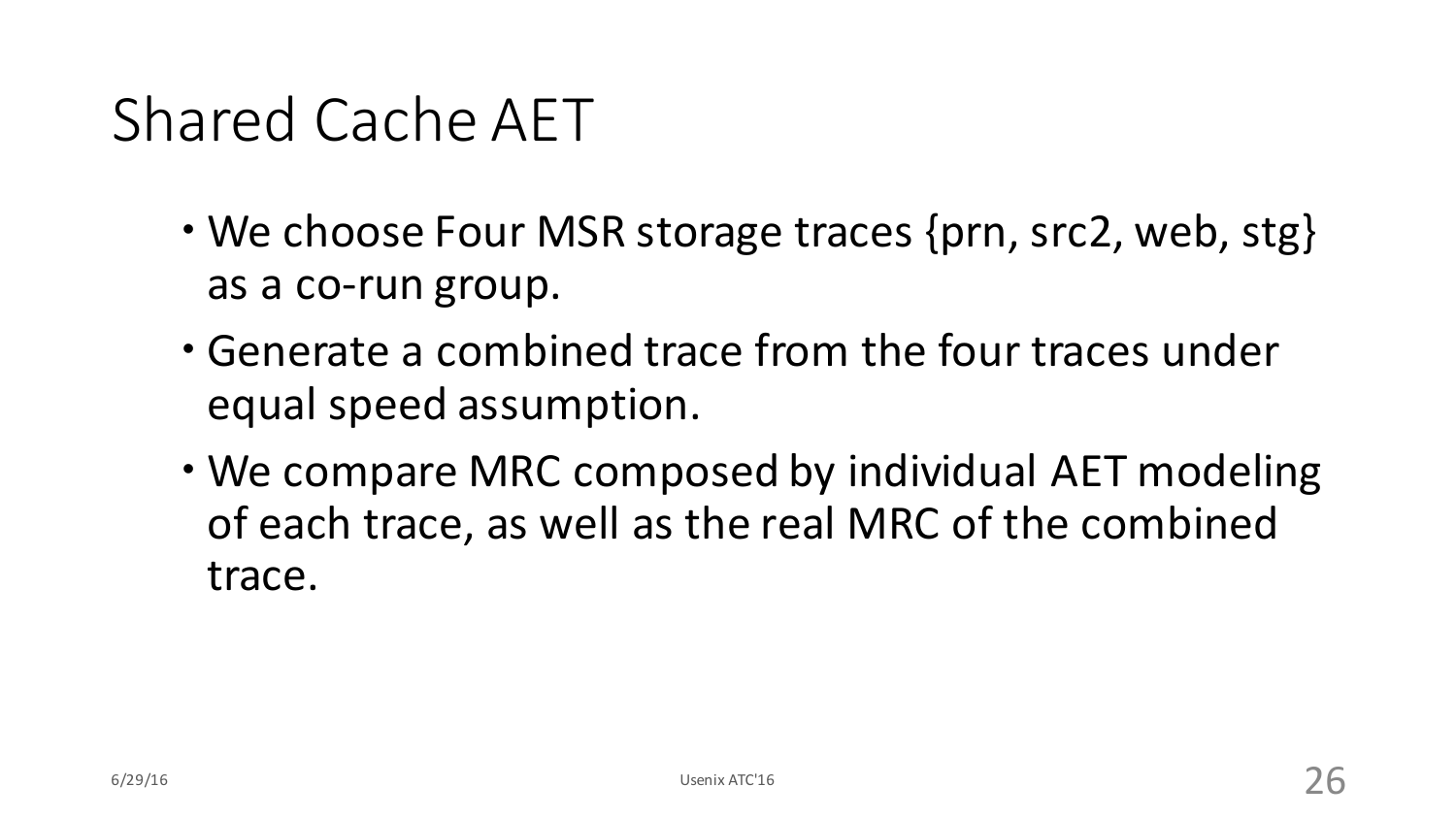# Shared Cache AET

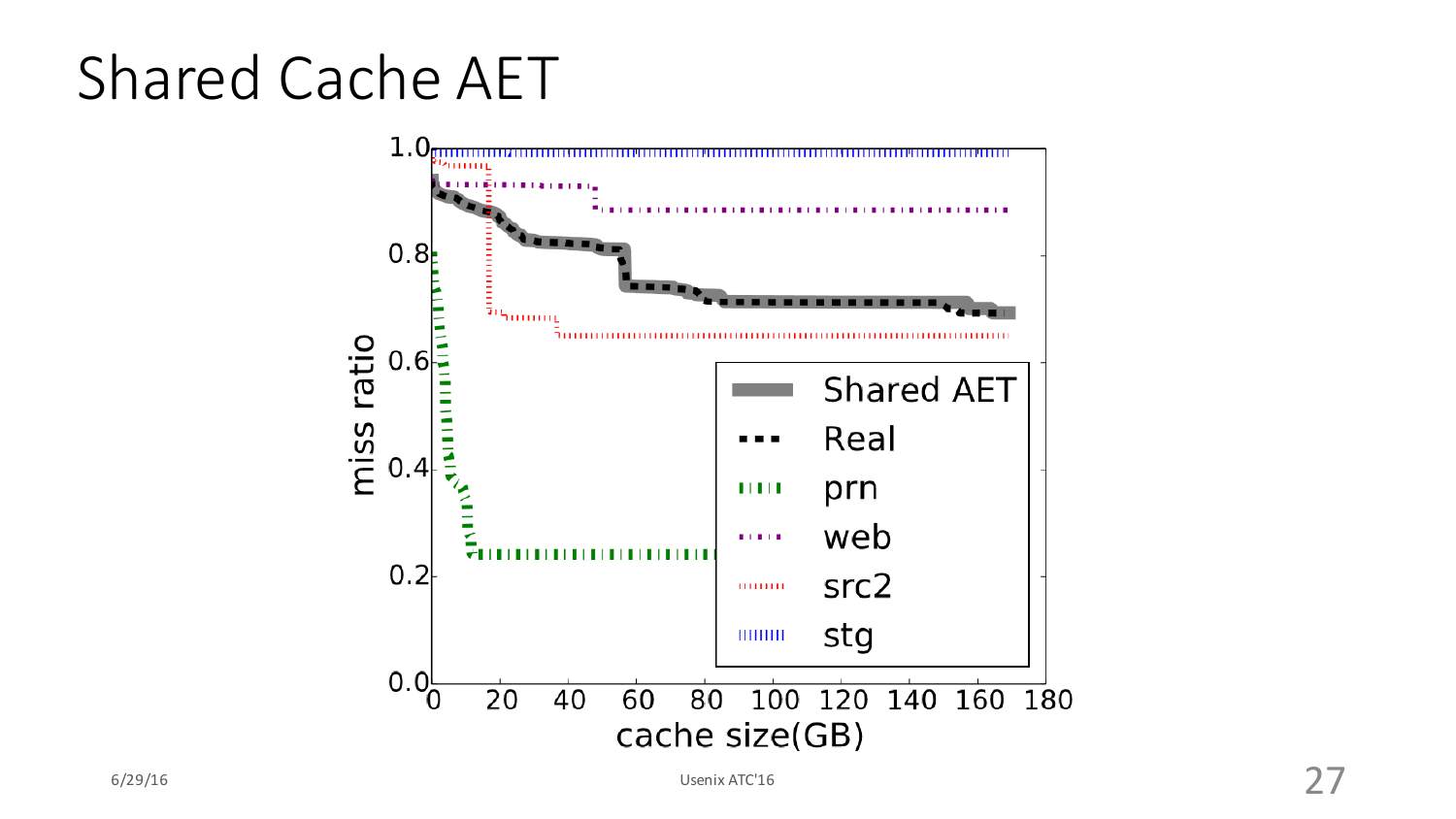# Summary

- A new model to characterize cache behavior.
	- Enable fast MRC profiling with  $O(1)$  space and  $O(n)$  time.
	- Predict shared cache MRC without co-run testing.
	- Perfect for online deployment with limited overhead.

|                         | Time complexity    | Space complexity | Memory | Runtime     | Composability | Correctness |
|-------------------------|--------------------|------------------|--------|-------------|---------------|-------------|
| <b>Stack Processing</b> | O(NM)              | O(N)             | 10GB   | $> 1$ day   | No            | accurate    |
| Search Tree             | $O(N \log M)$      | O(M)             | 21GB   | 482 secs    | No            | accurate    |
| <b>Scale Tree</b>       | $O(N \log \log M)$ | O(M)             | 17GB   | $333$ secs  | No            | bounded err |
| Footprint               | O(N)               | O(M)             | 17GB   | 50 secs     | Yes           | conditional |
| <b>Counter Stacks</b>   | $O(N \log M)$      | $O(\log M)$      | 80MB   | $1034$ secs | No            | bounded err |
| <b>SHARDS</b>           | O(N)               | O(1)             | 2.3MB  | $29.6$ secs | No            | conditional |
| AET model               | O(N)               | O(1)             | 1.7MB  | $30.5$ secs | Yes           | conditional |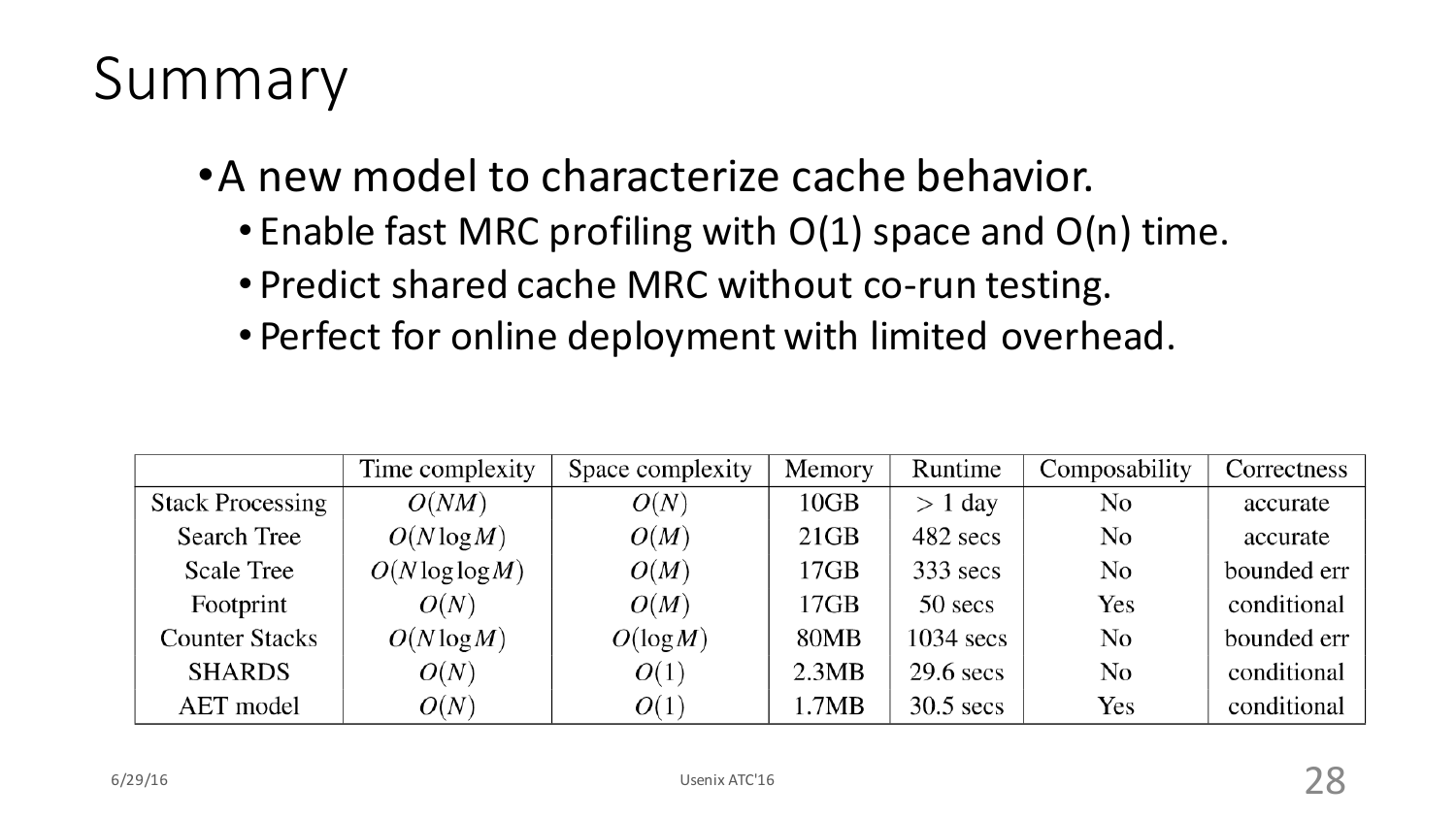

# Thank you for your attention!



Email: hxm@pku.edu.cn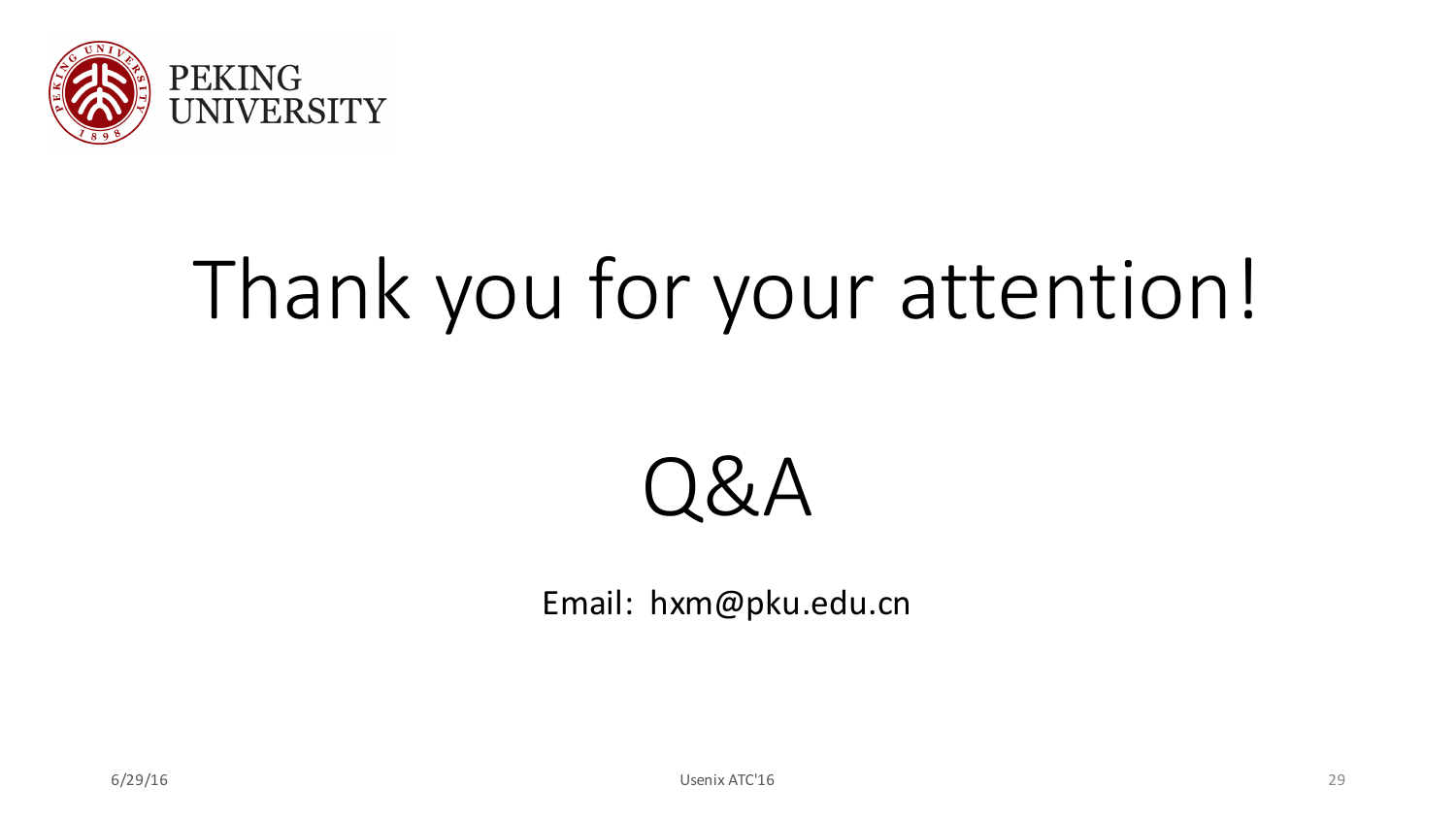# AET vs StatStack

- StatStack:
	- Designed for CPU workloads.
	- It samples cache blocks and measures their reuse time using performance counters and watchpoints.
	- Reuse time histogram -> Reuse distance histogram.
- Benchmarks:
	- SPEC CPU2006, 30 benchmarks.
	- For each benchmark, we intercept 1 billion references from their execution using the instrumentation tool Pin.
	- We measure the cumulative distribution function (CDF) of absolute error of full-trace StatStack, full-trace AET, sampling AET.